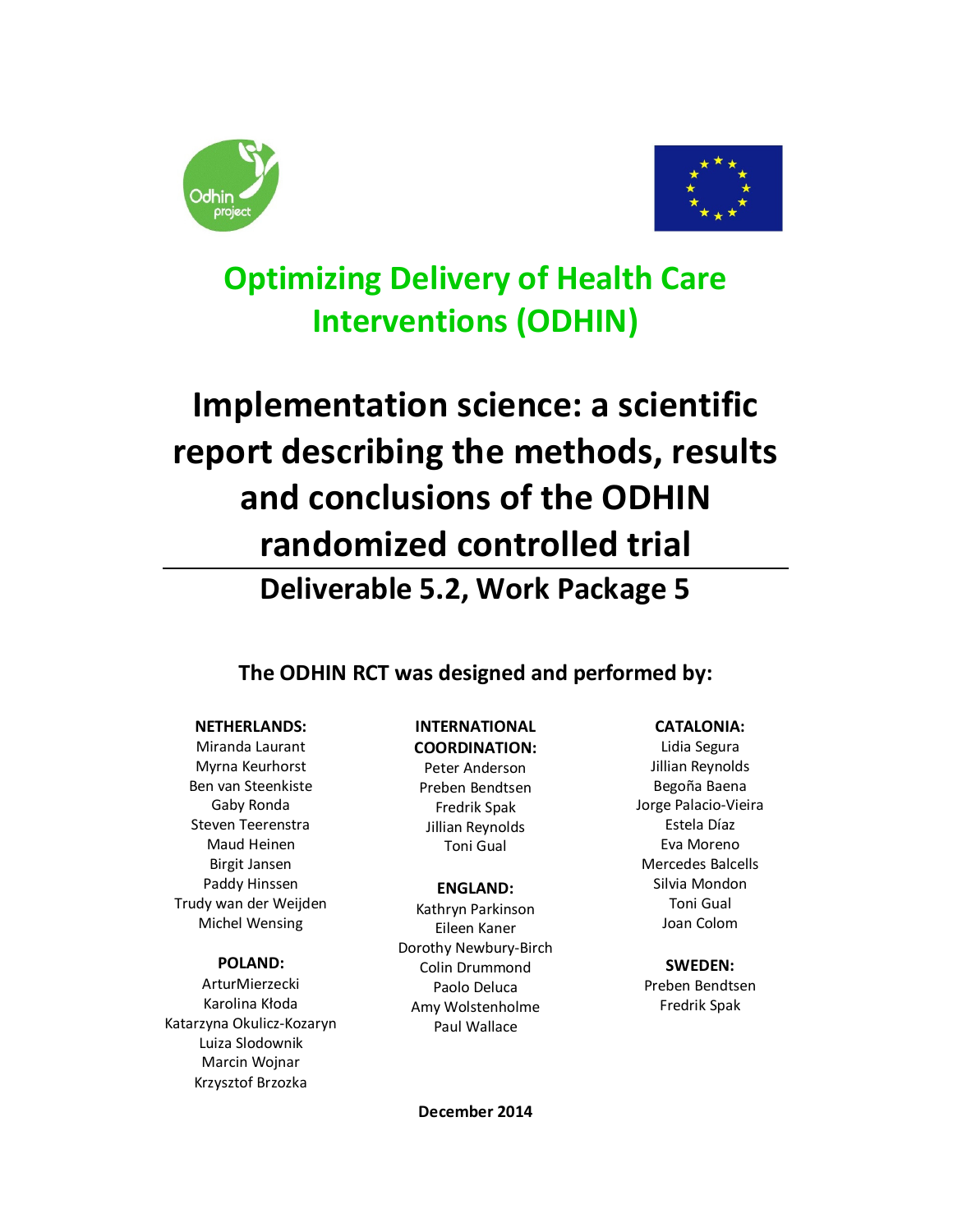



# **Table of Contents**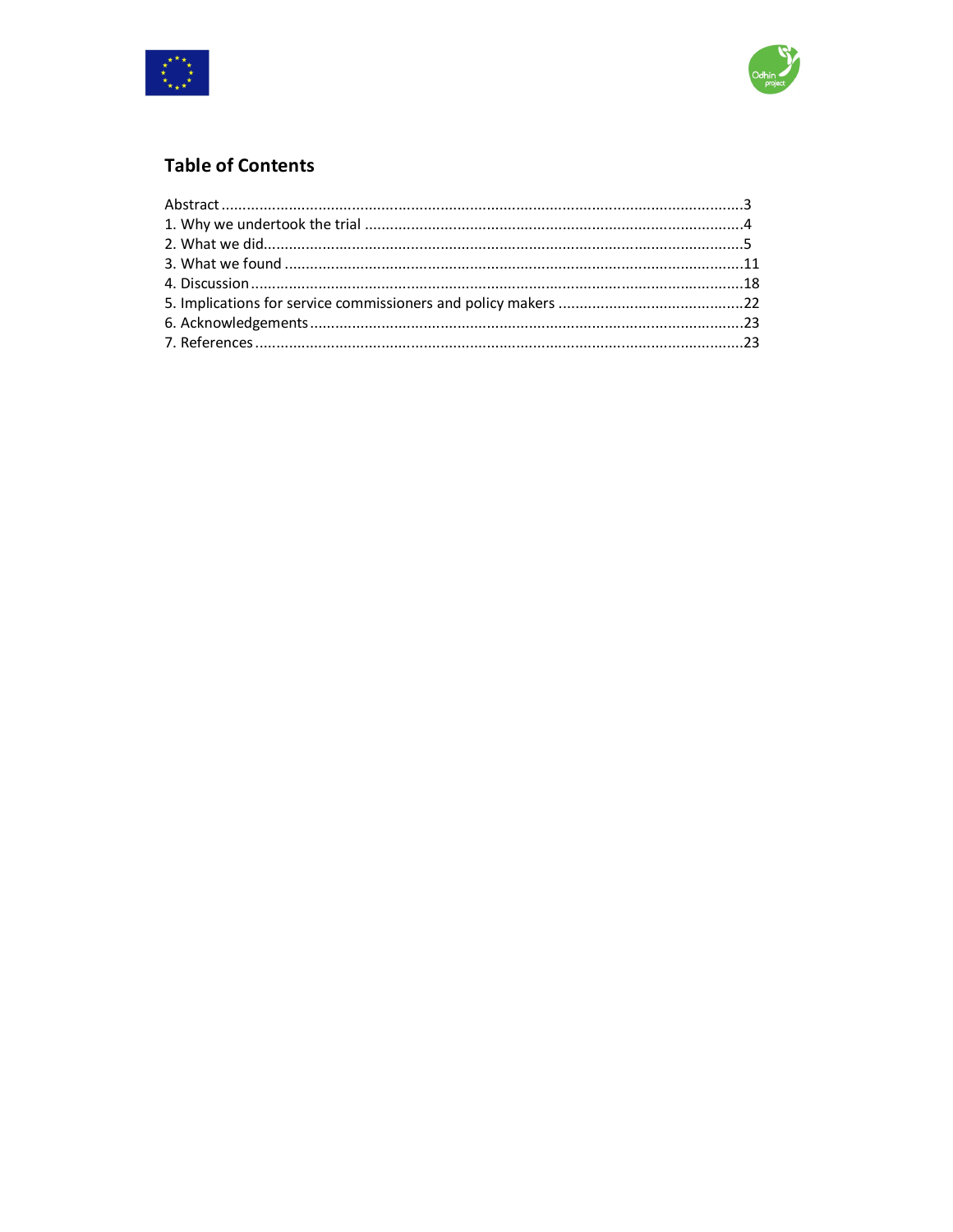



**Objective** To evaluate the impact of training and support, financial reimbursement, and referral to an internet-based method of delivering advice (e-BI), singly or in combination, on primary health care providers' intervention rates for heavy drinkers.

**Design** Cluster randomized factorial trial.

**Setting** 120 primary health care units (PHCU), equally distributed in Catalonia, England, the Netherlands, Poland and Sweden.

**Participants** 746 primary health care providers, 55% of which were doctors, 38% nurses, and 7% practice assistants**.** 

**Interventions** PHCUs were randomized to eight groups: care as usual, training and support, financial reimbursement, and referral to e-BI, paired combinations of training and support, financial reimbursement, and referral to e-BI, and all of training and support, financial reimbursement, and referral to e-BI. The implementation strategies were only delivered during a twelve-week period.

**Outcome measures** The main outcome was the brief intervention rate, calculated as the number of AUDIT-C positive patients that received one or more of oral advice, an advice leaflet, referral to the e-BI programme, or referral for advice to another provider in or outside the PHCU, divided by the total number of adult (age 18+ years) consultations per PHCU. Other outcomes were screening rates per adult consultation, AUDIT-C positive rates per screened patient and advice rates per positive screen per PHCU.

**Results** During the 4-week baseline measurement period, the mean intervention rate was 11.1 (95% CI 5.2-17.1) per 1,000 adult consultations per PHCU. Training and support was associated with a 69% (95% CI 30 to 119) higher intervention rate during the 12-week implementation period than no training and support, and financial reimbursement with a 125% (95% CI 73 to 193) higher rate. Referral to e-BI was not associated with a higher rate. A combination of training and support plus financial reimbursement was associated with a 280% (95% CI 162 to 451) higher intervention rate, higher than training and support and financial reimbursement alone. During the 4-week measurement period at six month follow-up, the mean intervention rate across all eight groups dropped to 8.2 (95%CI=4.3 to 12.2) per 1,000 adult consultations per PHCU. However, training and support was associated with a 41% (95% CI 3 to 93) higher intervention rate at follow-up than no training and support. Financial reimbursement provided during the 12-week implementation period and the opportunity of referral to e-BI were not associated with a higher rate in the follow up period.

**Conclusions** To increase brief advice activity in primary health care for heavy drinking, jurisdictions are recommended to provide specific training on dealing with heavy drinking for the primary health care professionals and are recommended to consider providing financial reimbursement to primary health care providers for delivering advice.

**Trial registration** ClinicalTrials.gov. Trial identifier: NCT01501552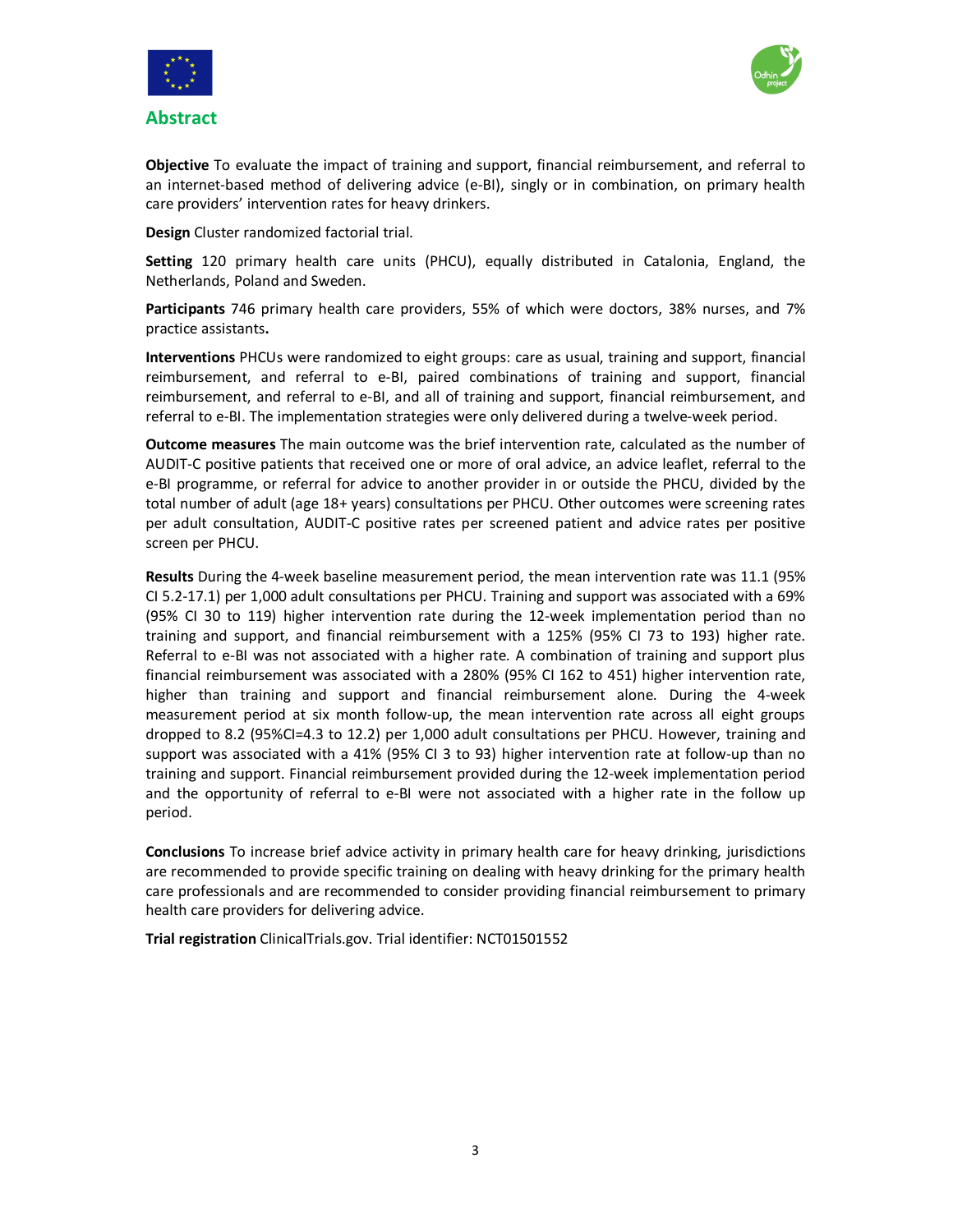



# **1. Why we undertook the trial**

Alcohol consumption is a wholly or contributory cause for more than 200 diseases, injuries and other health conditions with ICD-10 codes.<sup>1</sup> For most diseases and injuries, there is a dose–response relationship with alcohol.Not only the volume of alcohol consumed, but also the pattern of drinking over time affects the risks of harm. Patterns of drinking are linked to injuries (both unintentional and intentional) and risk of cardiovascular diseases (mainly ischaemic heart disease and ischaemic stroke). The cardio-protective effect of low-risk patterns of alcohol consumption disappears completely in the presence of heavy episodic drinking.<sup>2</sup> Globally, alcohol is the fifth most important risk factor for ill-health and premature death after high blood pressure, tobacco smoke (including second-hand smoke), household air pollution from solid fuels, and diets low in fruits.<sup>3</sup> Reduction in alcohol consumption is a key risk factor, whose reduction is essential to achieve global targets of reducing deaths from non-communicable diseases by 25% between 2010 and 2025.<sup>4</sup>

Heavy drinkers (which includes those drinking at hazardous and harmful levels) who reduce their drinking also reduce their risk of mortality in comparison to those who continue to drink heavily.<sup>5.6</sup> The higher the level of drinking, the stronger the effects of a given reduction.<sup>7</sup>There is a wealth of evidence that demonstrates the effectiveness<sup>8-10</sup> and cost-effectiveness  $11, 12$  of screening and advice programmes to reduce alcohol consumption and alcohol-related mortality<sup>13</sup>. The recent SIPS trial in England suggested that screening followed by simple feedback and written information may be an appropriate strategy in primary health care to reduce heavy drinking. $^{14}$ 

Many national and international guidelines recommend routine screening in primary health care and the offer of advice to screen positive patients (e.g.<sup>15, 16</sup>). With strong government support for delivering advice, supported by financial and performance management arrangements, training and guidance, and strategic leadership, it is possible to increase the volume of advice delivered (e.g.<sup>17</sup>). However, in many jurisdictions there is a large gap between need and provision of advice. Commonly, less than 10% of the population at risk are identified, and less than 5% of those who could benefit are offered screening and advice in primary health care settings.<sup>18, 19</sup>

Some of the reasons for this gap have been identified and include: substantial lack of knowledge and training among primary health care providers; lack of adequate resources and support; negative attitudes; and, time constraints in terms of perceived workload and work pressure for screening and advice activities.<sup>20</sup>

A systematic review and meta-regression analysis of 29 studies of determinants of successful implementation of screening and advice for hazardous and harmful alcohol consumption in primary health care found that professional and patient-oriented implementation strategies could improve screening (standardized effect 0.53;95%-CI 0.28-0.78) and advice (standardized effect 0.64;95%-CI 0.27-1.02) rates.<sup>21</sup> Eleven studies used professional-oriented implementation strategies (for example education programmes and outreach training), three studies reported organisational-oriented strategies (e.g., delivering counselling by telephone), and one study reported a patient-oriented strategy (e.g., educational materials for patients). Six studies reported a combination of professionaloriented and organisational-oriented interventions. The other eight studies reported various combinations of professional-oriented, organisational-oriented, patient-oriented and financialoriented strategies. Applying multiple components of any implementation category and combining professional with patient-oriented implementation strategies were more effective than single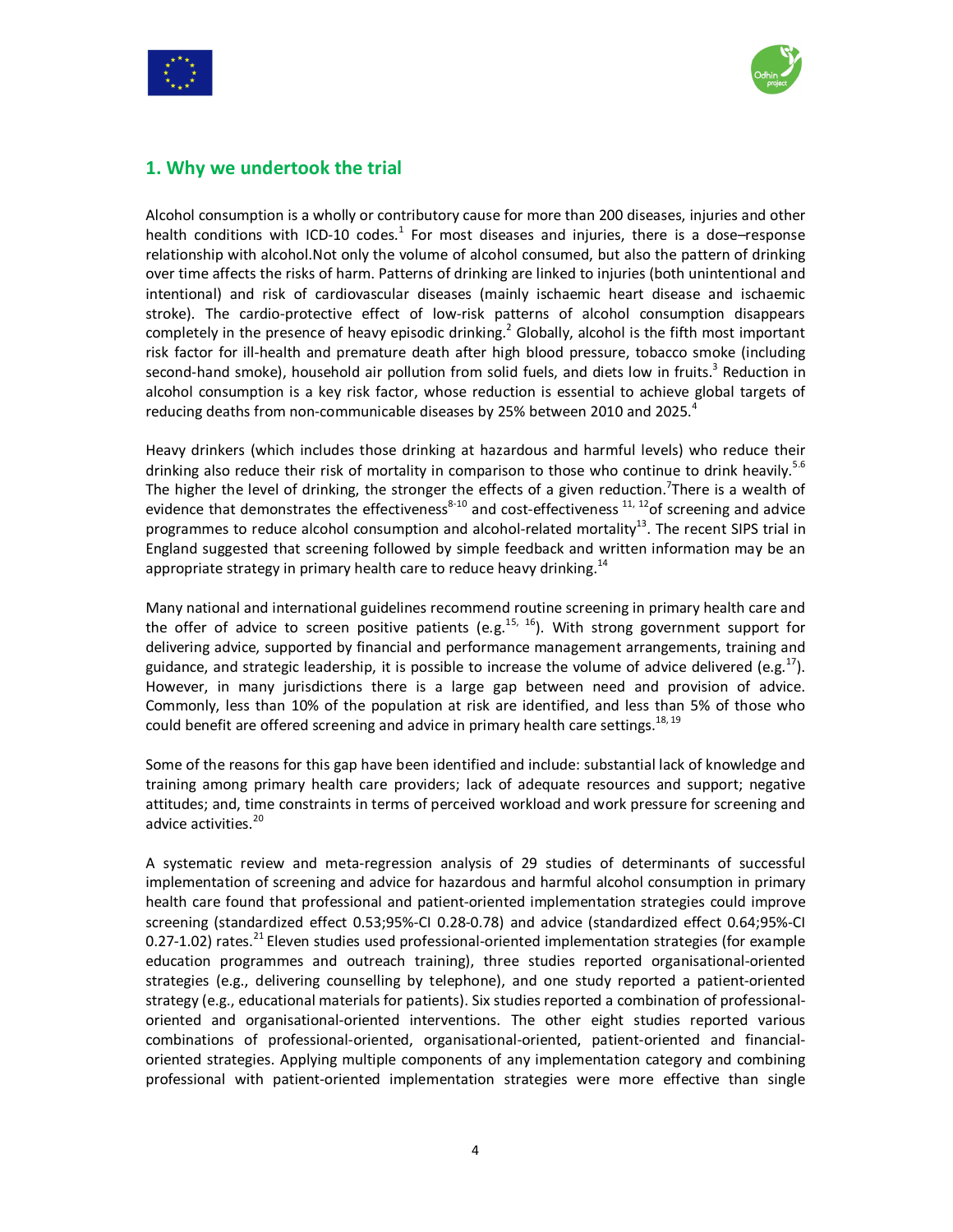



strategies implemented alone. Furthermore, targeting implementation strategies at multidisciplinary primary health care teams increased overall screening rates.

In this deliverable, we report on a five country study to test the effectiveness of providingprimary health care professionals with training and support, financial reimbursement, and referral to an internet-based method of delivering advice (e-BI), on these providers' brief intervention rates for heavy drinking. The definition of brief intervention rate for heavy drinking adopted in this study is the proportion of AUDIT- $C^{22}$  positive adult patients who consult during any one measurement period who receive brief advice in one of the following modalities: oral advice, an advice leaflet, referral to the e-BI programme, or referral for advice to another provider in or outside the PHCU.

As set out in the ODHIN Description of Work, this work package aimed to fulfil the following objectives: To examine the effect of training and support (objective 1), financial reimbursement (objective 2)and the possibility of referring patients to an internet-based method of delivering advice (objective 3) on provider's screening and brief advice for heavy drinking; and to determine if the combination of several implementation strategies are more effective than each strategy alone (objective 4).

Providingtraining and support plus financialreimbursement were chosen as professional oriented interventions for which there is some evidence of impact in changing provider behaviour.<sup>21</sup> E-BI was chosen, since there is evidence for its impact in reducing alcohol consumption;  $^{23}$ referral to e-BI might be helpful as an organizational-oriented strategy in reducing the workload of healthcare professionals after identification of patients at risk and thus might increase screening activity of primary health care providers.

The following hypotheses were tested:

- 1. The provision of each of training and support, financial reimbursement, and referral to an internet-based method of delivering advice (e-BI) will increase intervention ratesduring the 12 week implementation period, compared to non-provision;
- 2. The combination of training and support, financial reimbursement, and e-BI in pairs or all together will be more effective in increasing intervention ratesduring the 12 week implementation period,compared to single-focused implementation strategies (training and support, financial reimbursement, and e-BI each alone).
- 3. Patient and provider characteristics of PHCUs will influence the impact of training and support, financial reimbursement, and e-BI on intervention ratesduring the 12 week implementation period.
- 4. Intervention rates will drop off at six month follow-up, less so in the training and support group.

# **2. What we did**

Details of the trial protocol were submitted as deliverable D5.1 and have been published. $^{20}$ Implementation of the trial deviated from the protocol in six ways:

- 1. The hypotheses listed in the trial protocol are not an accurate reflection of a factorial design; they have been amended in the present report.
- 2. We have added two outcome measures: AUDIT-C positive rates (the proportion of screened patients that are AUDIT-C positive); and, intervention rates (advice rates per adult (18+ years) consultation per PHCU). We view the intervention rate as the most meaningful of the outcome measures from the perspectives of clinical practice and public health; thus, it is the rate emphasized in this report.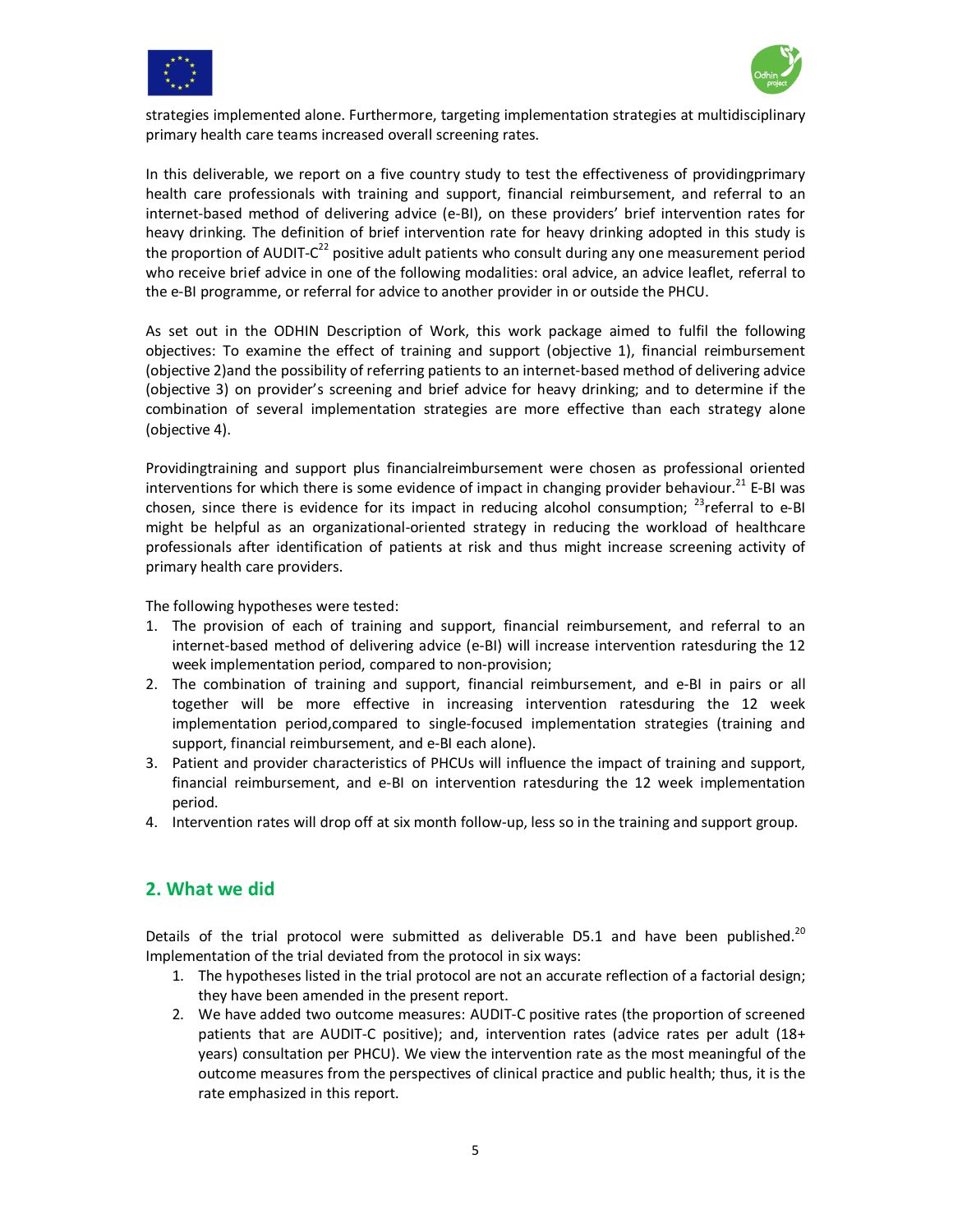



- 3. As an additional hypothesis, we tested whether or not the patient and provider mix (according to age and sex (patients) and also type of professional for the providers) in the PHCU influenced the impact of the implementation strategies on intervention rates.
- 4. As an additional hypothesis, we postulated that intervention rates would drop off at six month follow-up.
- 5. Since it is the PHCU, rather than the provider, that is the unit of randomization and implementation, this report reports only the PHCU as the unit of analysis, and not the individual provider as a separate level of analysis.
- 6. IBM SPSS v22 was used as the statistical package and not SAS V9.2.

#### **2.1 Design**

In a cluster randomized 2x2x2 factorial trial, data from primary health care units (PHCU) in Catalonia, England, the Netherlands, Poland and Sweden were combined to examine the effect of three different implementation strategies (training and support, financial reimbursement and referral opportunities to an internet-based advice programme) on intervention rates for heavy drinking as operationalized by AUDIT- $C^{22}$ . Data were collected between August 2012 and July 2014.

#### **2.2 Participants**

PHCUs with approximately 5,000-20,000 registered patients were the unit of randomization and implementation. In Poland, since practitioners normally operate as single-handed entities working with other practitioners in one building, three practitioners and their staff working in one building were the unit of randomization. PHCUs who agreed to participate in the study were volunteers drawn from administrative or academic registries of PHCUs at national or regional levels.

Eligible providers in each PHCU included any fully trained medical practitioner, nurse or PHCU assistant with a permanent appointment working in the PHCU and involved in medical and/or preventive care. Participating providers were those eligible providers who signed consent to participate in the trial. In all jurisdictions, except Catalonia, PHCUs received a trial participation fee that ranged from €250-€3000.

#### **2.3 Implementation strategies**

After formal agreement of the PHCU to take part in the trial, a 4-week baseline measurement period took place. After a 2-6 week gap, the 12-week implementation period occurred, with the start date for each country between January and May 2013. All seven groups received the same input as controls but with additional components added.

*1. Control Group:* The control group were given a package containing a summary card of the national guideline recommendations for screening and advice for hazardous and harmful alcohol consumption, without demonstration. In Poland, where no national guidelines existed, the booklet was adapted from the PHEPA guidelines for the purposes of this trial.<sup>24,</sup> <sup>25</sup> Instructions were given on how to complete the record sheet designed for the trial (in Spain (Catalonia), a computerized record sheet was used).

*2. Training and support (TS):* In addition to receiving the same package as the control group, the TS group were offered two initial 1-2 hours face-to-face educational trainings, and one (10-30 minutes) telephone support call to the lead PHCU contact person during the 12-week implementation period. If necessary one additional face-to-face training of 1-2 hours duration was offered. The training addressed knowledge, skills, attitudes, and perceived barriers and facilitators in implementing screening and advice, combining theory and practical exercises. Each country used an adapted existing country-based TS package. In the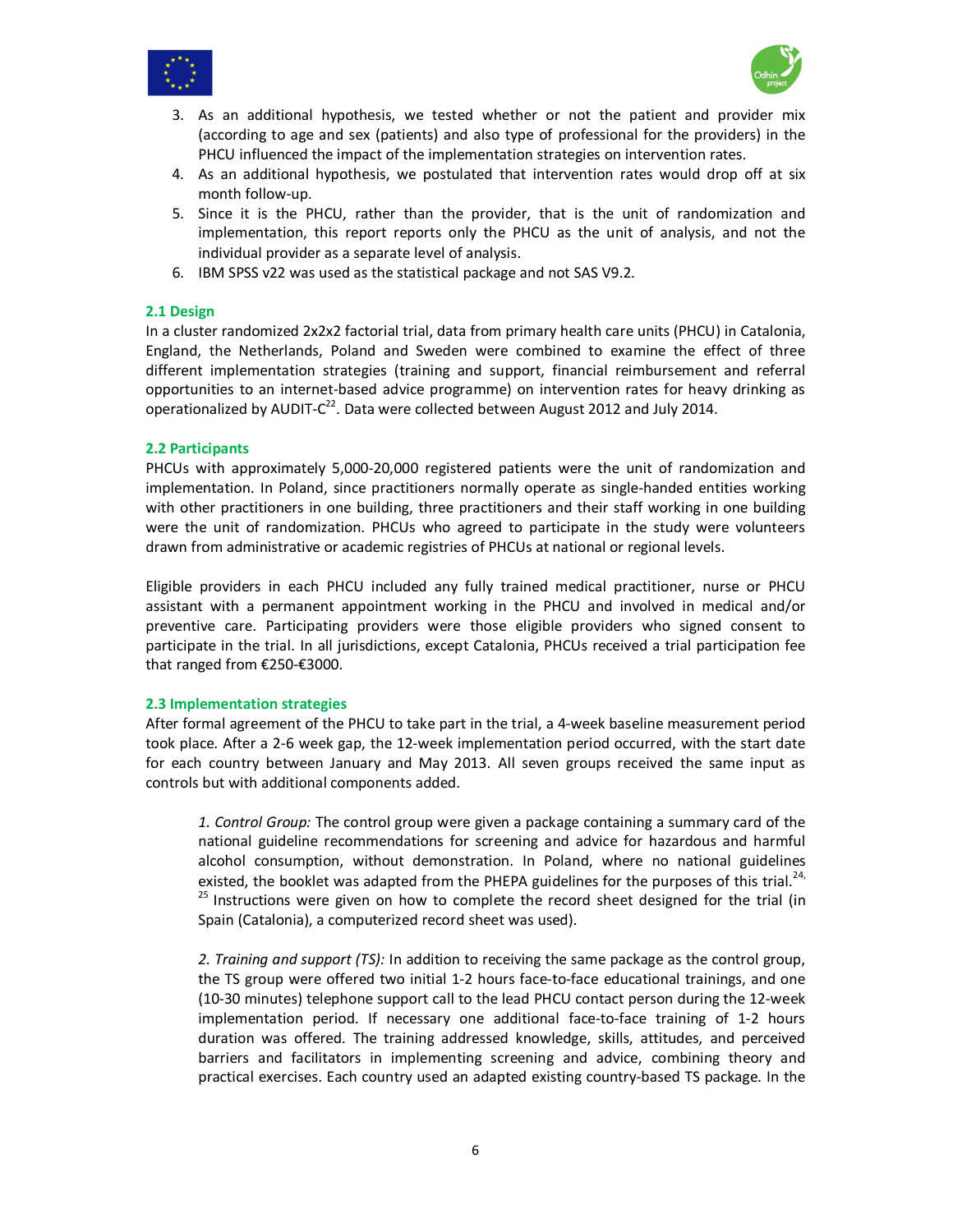



case of Poland, the TS package was based on the PHEPA training programme.<sup>26</sup> In England, PHCU were reimbursed up to €1300 for taking part in the training sessions.

*3. Financial reimbursement (FR):* Financial reimbursement groups were paid for screening and advice activities, with rates based on existing country-specific financial reimbursement for clinical preventive activities. In Catalonia, a maximum ceiling payment of €250 per provider was established, and fees were calculated based on the average individual performance of the 12-week implementation period. A minimum rate had to be met in order to receive any payment, and above this rate, the amount received increased proportionally up until the maximum of €250. In England, fees were €6 per screening and €25 per advice, with a maximum ceiling rate of €2200 per PHCU. In the Netherlands, fees were €9 per screening and €13.50per advice, with a maximum ceiling rate of €1250 per provider unit. In Poland, fees were €1.25 per screening and €10 per advice, with no ceiling rate. In Sweden, fees were €2 per screening and €15 per advice with a maximum ceiling rate of €3300 per PHCU.The type of advice that was reimbursable differed by country. In Catalonia and the Netherlands, reimbursement was given for any of delivering oral advice; giving an advice leaflet; referring to the e-BI programme; or referral to another provider in or outside the PHCU. In England and Poland, reimbursement was given for either delivering oral advice; or, referring to the e-BI programme. In Sweden, reimbursement was given for any of delivering oral advice; referring to the e-BI programme; or referral to another provider in or outside the PHCU.

*4. e-BI:* In addition to receiving the same package as the control group, the e-BI group were asked to refer identified at risk patients with an e-leaflet containing unique log in codes to an approved e-BI specific package, which was country specific, or, for Poland based on the WHO e-SBI programme. The website included: log in facility to allow monitoring of the patient (i.e. patient actually log-in); suitable brief screening tool with ability to calculate score and give feedback (i.e. intervention); appropriate information on sensible drinking guidelines; information on impact of alcohol on health and wellbeing; and a drink diary facility.

*5. TS and financial reimbursement:* The TS and FR received the control group package, training and support, and the financial reimbursement as described above.

*6. TS and e-BI:* The TS and e-BI group received the control group package, training and support as above, and were asked to refer identified at risk patients to e-BI as above.

*7. Financial reimbursement and e-BI:* The FR and e-BI group received the control group package, were asked to refer identified at risk patients to e-BI, and received financial reimbursement as described above.

*8. TS, financial reimbursement and e-BI:* The TS, FR and e-BI group received the control group package and training and support as above. They were asked to refer identified at risk patients to e-BI and received financial reimbursement as described above.

At the end of the 12-week implementation period a six month gap ensued, during which no implementation strategies were delivered, apart from ensuring that each PHCU had sufficient e-BI referral leaflets. After the six month no implementation period, a four week follow-up period took place, with the start date for each country between October 2013 and May 2014.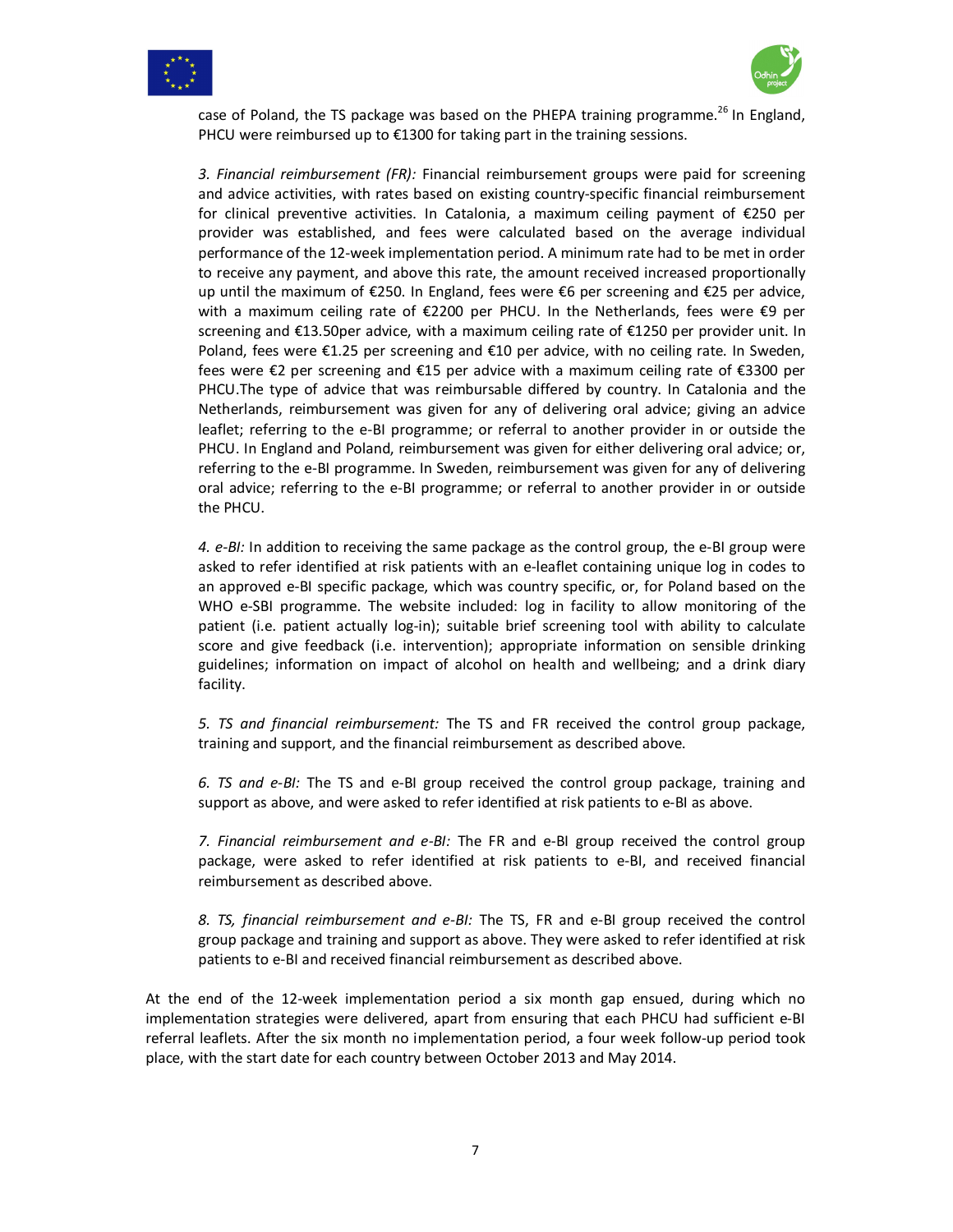



Figure 1 graphically summarises the design of the ODHIN RCT, identifying procedure activities, measures and implementation strategies and the timeframe in which these activities took place in the five participating countries.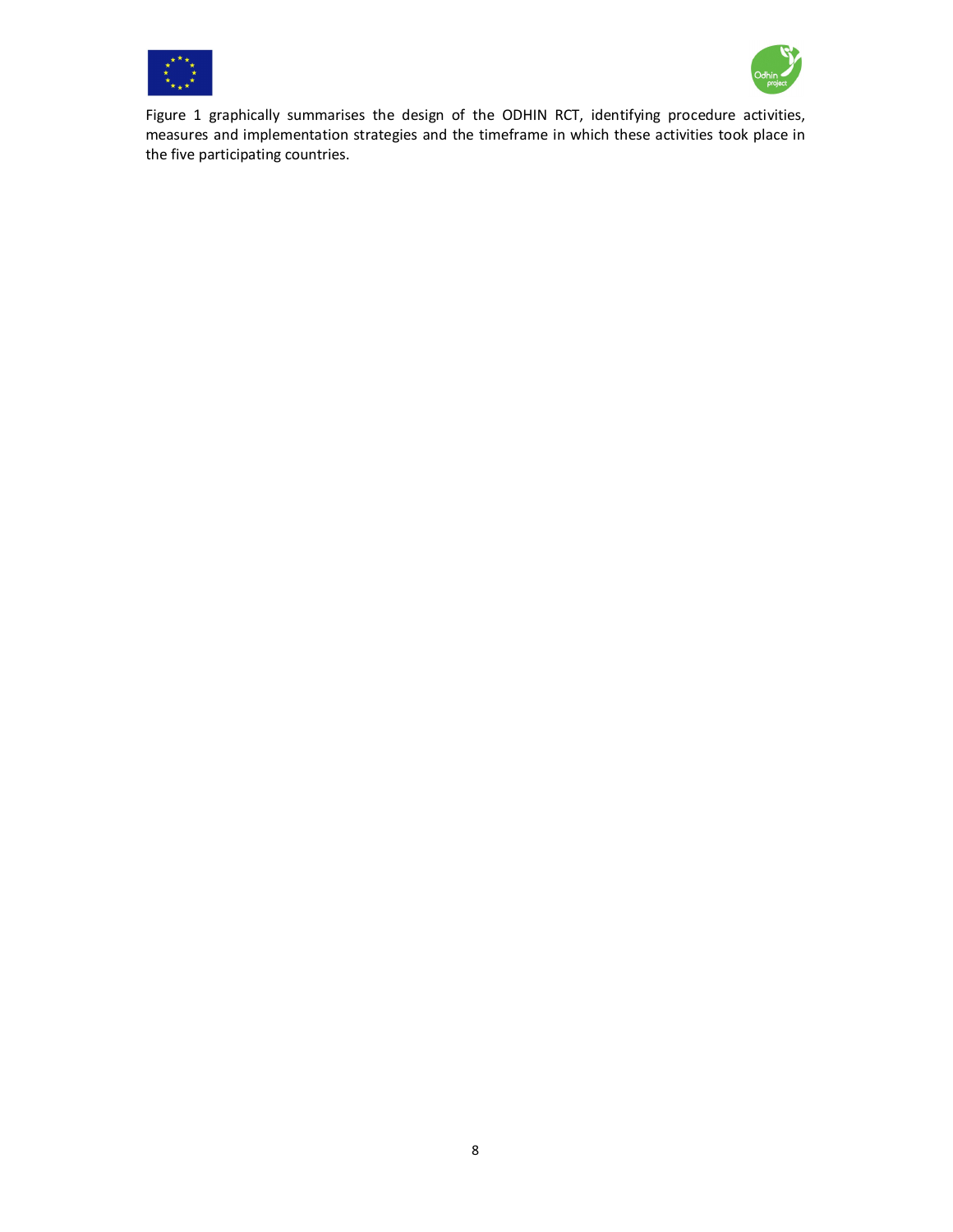



**Figure 1:** Graphical depiction of the ODHIN RCT

| Time schedule                                              | <b>Period</b> (range<br>from five<br>countries) | <b>Control</b><br>group     | <b>T&amp;S</b>     | <b>Financial</b>            | $e-BI$                      | <b>T&amp;S+</b><br>Financial | $T&S+e-BI$       | <b>Financial</b><br>$+e-BI$ | $T&S+$<br><b>Financial</b><br>$+e-BI$ |
|------------------------------------------------------------|-------------------------------------------------|-----------------------------|--------------------|-----------------------------|-----------------------------|------------------------------|------------------|-----------------------------|---------------------------------------|
| Baseline:<br>1 month                                       | November 2012 -<br>May 2013                     | $\mathbf{1}$                | 1                  | $\mathbf{1}$                | $\mathbf{1}$                | 1                            | $\mathbf{1}$     |                             | $\mathbf{1}$                          |
|                                                            |                                                 | $\mathsf b$<br>$\mathsf{a}$ | $\mathsf b$<br>a   | $\mathsf b$<br>$\mathsf{a}$ | b<br>a                      | $\mathsf b$<br>a             | $\mathsf b$<br>a | $\mathsf b$<br>a            | $\mathsf{b}$<br>a                     |
| 1 month                                                    | December 2012-<br>June 2013                     | $\overline{2}$              | $\overline{2}$     | $\overline{2}$              | $\overline{2}$              | $\overline{2}$               | $\overline{2}$   | $\overline{2}$              | $\overline{2}$                        |
| Implementation<br>period:<br>3 months                      | January - October<br>2013                       | $\mathbf b$<br>a            | $\mathsf{b}$<br>a  | <sub>b</sub><br>a           | $\mathbf b$<br>$\mathsf{a}$ | $\mathbf b$<br>a             | $\mathbf b$<br>a | $\mathbf b$<br>$\mathsf{a}$ | b<br>a                                |
| Follow-up:<br>6 months after<br>implementation<br>finished | October 2013-<br>May 2014                       | b<br>a                      | $\mathbf b$<br>a l | $\mathbf b$<br>a            | $\mathbf b$<br>$\mathsf{a}$ | $\mathbf b$<br>a             | $\mathsf b$<br>a | $\mathbf b$<br>a            | b<br>$\mathsf{a}$                     |

# *Legend:*

*T&S = Training and support; Financial = financial reimbursement; e-BI = internet-based brief intervention* 

#### *Procedure activities*



*1) 30 min introduction to study* 

*2) 15-45 min meeting introduction to study arms (within control and financial reimbursement only arm- briefing either face to face or by telephone)* 

#### *Measures*



*a) Collecting tally sheets of SBI activity (baseline and follow-up 1 month; implementation period 3 months)*

*b) SAAPPQ measurement*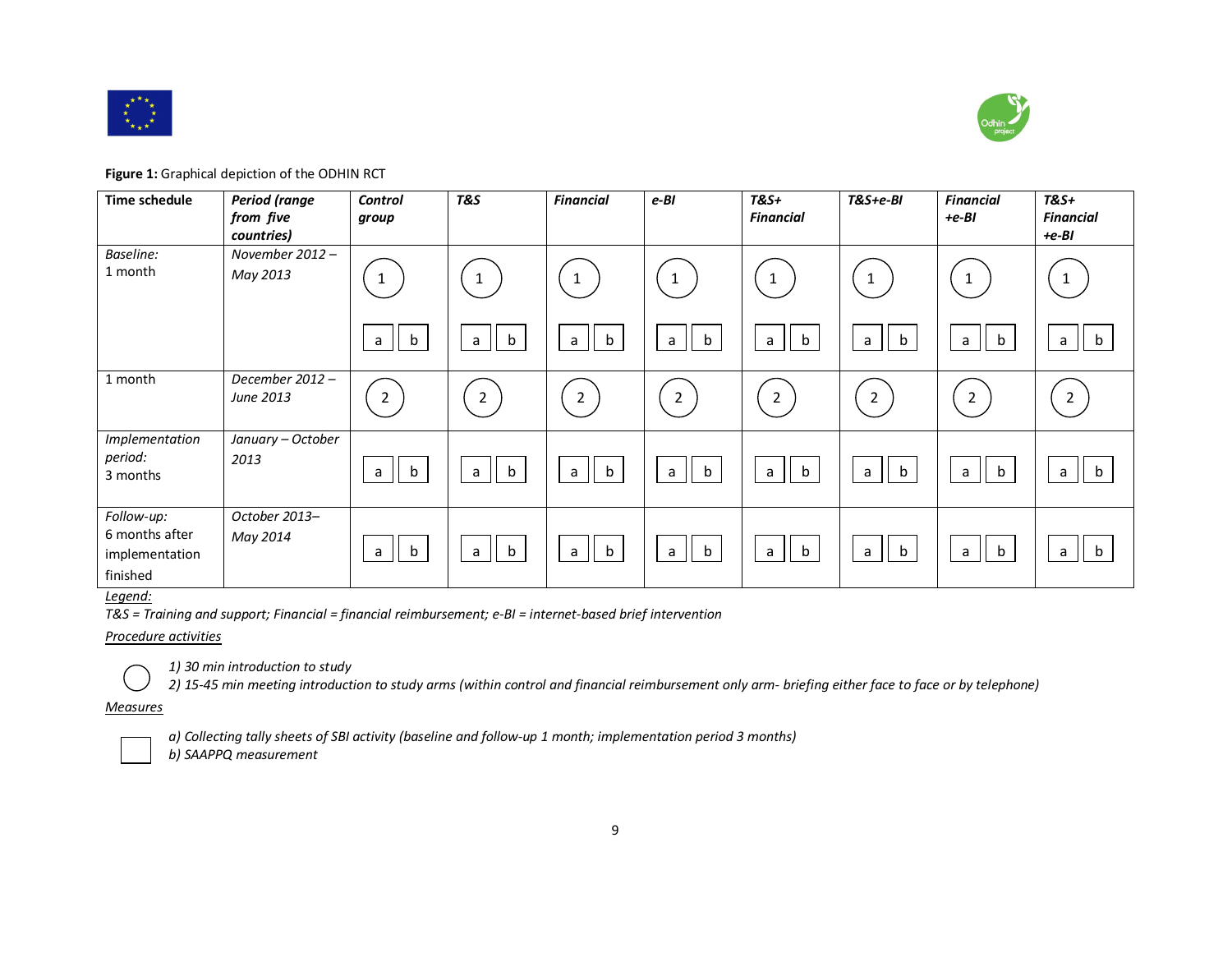

PHCU were asked to screen adult patients (aged 18 years and over who attended the PHCU) for heavy drinking, using a paper version of AUDIT-C, except in Catalonia, where a computerized version was used. Screen positives were defined in Catalonia and England as men and women who scored ≥5 on AUDIT-C, and in Poland, Netherlands and Sweden as men who scored ≥5 and women who scored ≥4 on AUDIT-C. PHCU were asked to deliver brief alcohol advice of 5-15 minutes duration to screen positives, with the length and format of the advice based on country specific guidelines or, for Poland, where national guidelines were not available, the European guidelines developed by PHEPA.<sup>24</sup> Providers who were allocated to e-BI activity were asked to refer patients to a computerized advice programme, taking a few minutes to explain why the patient ought to log on to the web site.

# **2.4 Outcomes**

SBI activity was measured at five time points: during the 4-week baseline period, during each of the three consecutive 4-week blocks during the 12-week implementation period, and during a 4-week follow-up period that commenced six months after the end of the 12-week implementation period. Using paper tally sheets, with the exception of Catalonia, where electronic patient records were used, the SBI activity of the participating providers was recorded using paper tally sheets. These tally sheets, and also the Catalan electronic records, included AUDIT-C questions, AUDIT-C scores, and tick boxes to indicate the type of advice that was delivered. The 12-week rates were calculated as the mean of the three 4-week blocks, with, in the case of missing data from any of the three blocks, the mean calculated from the blocks that contained data.

For each of the measurement periods, the outcomes were as follows:

**Intervention rate**: number of AUDIT-C positive patients that received one or more of oral advice, an advice leaflet, referral to the e-BI programme, or referral for advice to another provider in or outside the PHCU, divided by the total number of adult consultations per PHCU.

**Screening rate**: number of patients screened divided by the number of adult consultations per PHCU.

**AUDIT-C positive rate**: number of patients with an AUDIT-C positive score divided by the number of patients screened per PHCU.

**Advice rate**: number of AUDIT-C positive patients that received one or more of oral advice, an advice leaflet, referral to the e-BI programme, or referral for advice to another provider in or outside the PHCU, divided by the total number of screen positive patients per PHCU.

#### **2.5 Randomization and blinding**

Randomization took place after formal agreement of the PHCU to take part in the trial. The PHCUs were randomly allocated to one of the eight groups by the ODHIN coordinating centre, using computerized randomization, stratified by country, ensuring 15 PHCUs per group (three per country). Although the PHCUs were randomly allocated before the baseline measurement, the research team in each of the jurisdictions and the PHCU were only informed of the allocation after collection of the baseline measurement to avoid bias as a result of group allocation. For the remainder of the study period, the PHCUs and investigators were not blind to group allocation.

#### **2.6 Sample size**

It was estimated that 56 PHCUs (seven per eight allocation groups) with a minimum of 1,000 adult patients per month would be needed for a 80% chance of detecting an increase in screening rates from 8% to 12% (ICC = 0.029) and that 120 PHCUs (15 per eight allocation groups) would be needed for a 80% chance of detecting an increase in intervention rates from 4% to 6% (ICC = 0.029) (alpha =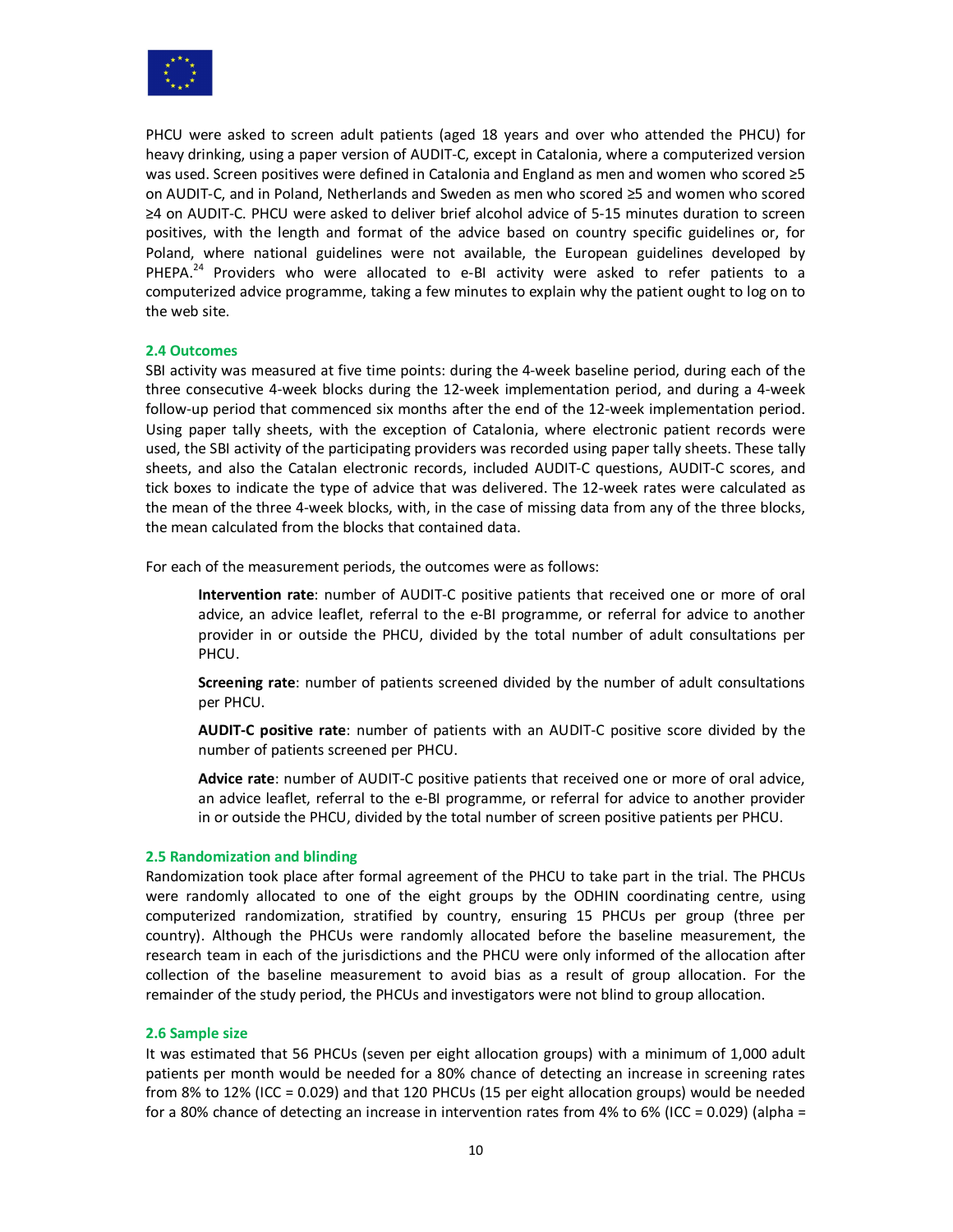

5 %). As country was used as stratification criteria each country included a minimum of 24 PHCU. These conservative estimates were based on published evidence of screening and advice rates  $(see<sup>20</sup>)$ .

# **2.7 Statistical methods**

The data analysed were the mean outcome rates per PHCU for the 12-week implementation period and the six-month 4-week follow-up period, controlling for the rates for the 4-week baseline period.

The study was a factorial design<sup>27-29</sup>, in which (-1,1) coding was used, resulting in regression coefficients having half the effects. A factorial design recognises that when evaluating the impact of, for example, training and support, we compare PHCU that received training and support with those that did not. Thus, the comparison also compares PHCU with training and support plus financial reimbursement versus PHCU with just financial reimbursement.

The factors for the interventions were coded as follows:

TS=-1 for control, FR, e-BI, FR+e-BI and +1 for TS, TS+FR, TS+e-BI , TS+FR+e-BI; FR=-1 for control, TS, e-BI, TS+e-BI and +1 for FR, FR +TS, FR+e-BI, FR+TS+e-BI; e-BI=-1 for control, FR, TS, TS+FR and +1 for e-BI, e-BI+TS, e-BI+FR, e-BI+TS+FR.

Analyses were performed in IBM SPSS V22, using procedure MIXED with a random intercept and fixed variables that included the baseline measurements. Because of the hierarchical structure of the data (PHCU nested within country), models were analysed with random variable subject (country). Evidence for interactions between TS, FR and e-BI was investigated. There was an interaction between FR and e-BI and the interaction term FR\*eBI was entered in the models. Presented outcome rates are estimated marginal means per PHCU with 95% confidence intervals, accounting for PHCU nested within country. Contrast estimates were used to test for differences in mean rates with and without the factor at baseline. Trends in rates across the three 4-week blocks of the 12 week implementation period were tested with type III tests with time as a fixed independent variable, giving an F value.

When examining the impact of the factors on the 12-week implementation and follow-up rates, examination of residuals found them to be not symmetrically distributed around 0, so log transformed data, which provided a better fit, were used. Prior to logging, rates with a value of zero were assigned a value of 0.001. Coefficients for the combined effects of TS+FR and TS+e-BI were the sum of the individual coefficients. Coefficients for the combined effects of FR+e-BI and FR+TS+e-BI were the sum of the individual coefficients plus the coefficient of FR\*eBI (due to the interaction between FR and e-BI). Since the data were logged, the contrast coefficients are relative effects. The per centdifference in outcome rates with a factor as opposed to without a factor was calculated with the equation: difference  $\frac{9}{2} = 100^{\circ}$  (exp(2\*coefficient estimate from procedure MIXED) minus 1).

# **3. What we found**

# **3.1 PHCU characteristics**

Of the 120 PHCUs, 15 were allocated to each of the eight groups (of the 24 PHCU per country, 3 were allocated to each of the eight groups). The number of registered patients averaged 10,000 across the 120 PHCUs. There were 1500 adult (age 18+ years) consultations per PHCU during the 4 week baseline period, mean age 55 years (SD=7), of whom 53% were men. Thus, the PHCUs catered for a population of 1.2 million people, and saw about 180,000 adult patients during a 4-week period. The mean number of full or part-time providers (doctors, nurses and practice assistants) working per PHCU was 15.1 (SD=10.4), of which half were doctors, and two-fifths nurses; of these, 6.2 (SD=3.7)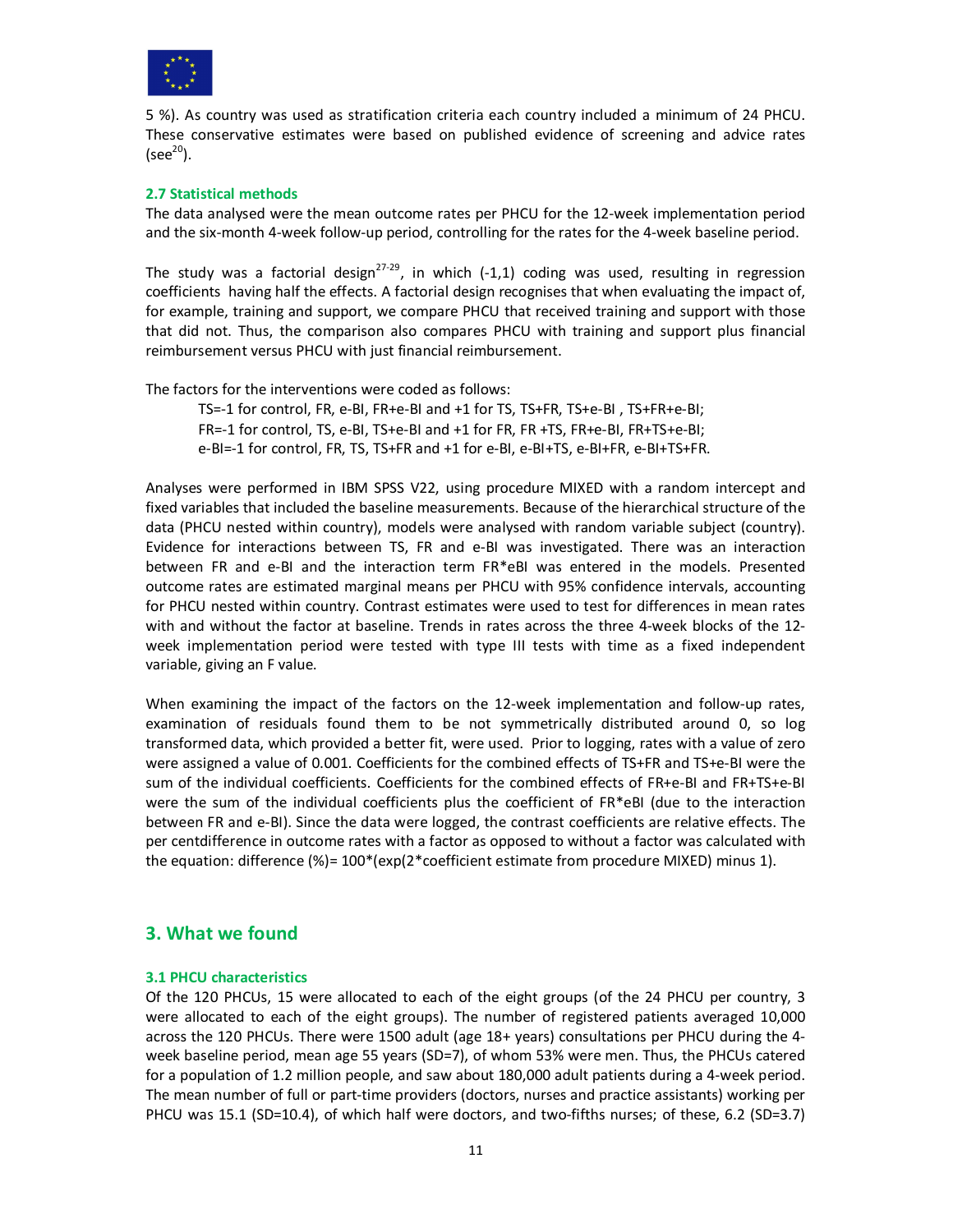

per PHCU (41%) participated in the study. Just over half of the participating providers were doctors (55%), 38% were nurses, and 7% were practice assistants**.** The mean age of the providers was 47 years (SD=5), and 26% were men.

During the 4-week baseline period, intervention rates were 11.1‰ (95%CI=5.2-17.1) per PHCU; screening rates were 5.9% (95%CI=3.4-8.4) per PHCU; AUDIT-C positive rates were 33.3% (95%CI=18.8-47.8) per PHCU; and, advice rates were 73.7% (95%CI=60.6-86.8) per PHCU. The use of electronic records in Catalonia did not appear to affect the rates – excluding Catalonia, the screening rates were 5.6% (95%CI=2.6-8.7).

The screening rate did not vary by the sex of screened patients but was marginally higher amongst older patients (coefficient =  $0.0025$ , p=0.003). The AUDIT-C positive rate was lower the greater the screening rate (coefficient  $= -1.128$ , p=<0.001), and marginally lower, the greater the age of the patient (coefficient = -0.0064, p=0.018). The brief advice rates did not differ by screening rate, AUDIT-C positive rate or sex and age of the patient. The intervention rate did not differ by the sex or age of the patient.

The screening and intervention rates were higher the greater the proportion that PHCU providers were nurses or practice assistants (screening rates, coefficient = 0.087, p<0.001; intervention rates, coefficient = 0.011, p=0.014), but was not related to provider sex or age. Audit-C positive rates and brief advice rates were not related to provider characteristics.

#### **3.2 Impact of implementation factors during the 12-week implementation period**

Of the 120 PHCUs, one PHCU that dropped out of the study after the baseline measurement, and two PHCUs failed to provide data for any of the three 4-week blocks during the 12-week implementation period. For these PHCUs, data outcome measurements during the 12-week implementation period were set as the rates for the baseline measurement period (intention to treat analysis).

Table 1 displays the intervention rates (estimated marginal means) for each of the four measurement periods and the mean of the 12-week implementation period, without or with the factors, singly and in combination. At baseline, contrast estimates found no statistically significant differences in rates without or with any one factor or their combinations. Table 2 displays the relative per cent difference (95% CI) in 12-week implementation rates with, as opposed to without factor, controlling for baseline rates.

# 3.2.1 Training and support

PHCU receiving training and support experienced an increase in their intervention rate from 10.2‰ in the baseline to 17.5‰ on average through the implementation period. In fact, looking at the 3 4 week implementation blocks separately, the intervention rate reached 22.1‰ in the first 4-week block, more than doubling the baseline level. After this sharp rise, we see a drop-off trend ofthe intervention rate during the 12-week implementation period, which was statistically significant, with most of the drop-off occurring between the first and second four-week blocks (Table 1). PHCU that received training and support (TS) demonstrated a 69% (95% CI 30 to 119) higher 12-week intervention rate than PHCUs that did not receive training and support (Table 2). Adding screening rates to the model reduced the size of the higher rate to 33.5% (95% CI 8.3 to 64.6), and then adding brief advice rates to the model reduced the size further to 28.1% (95% CI 4.2 to 57.4), indicating that about one half of the higher intervention rate was due to a higher screening rate.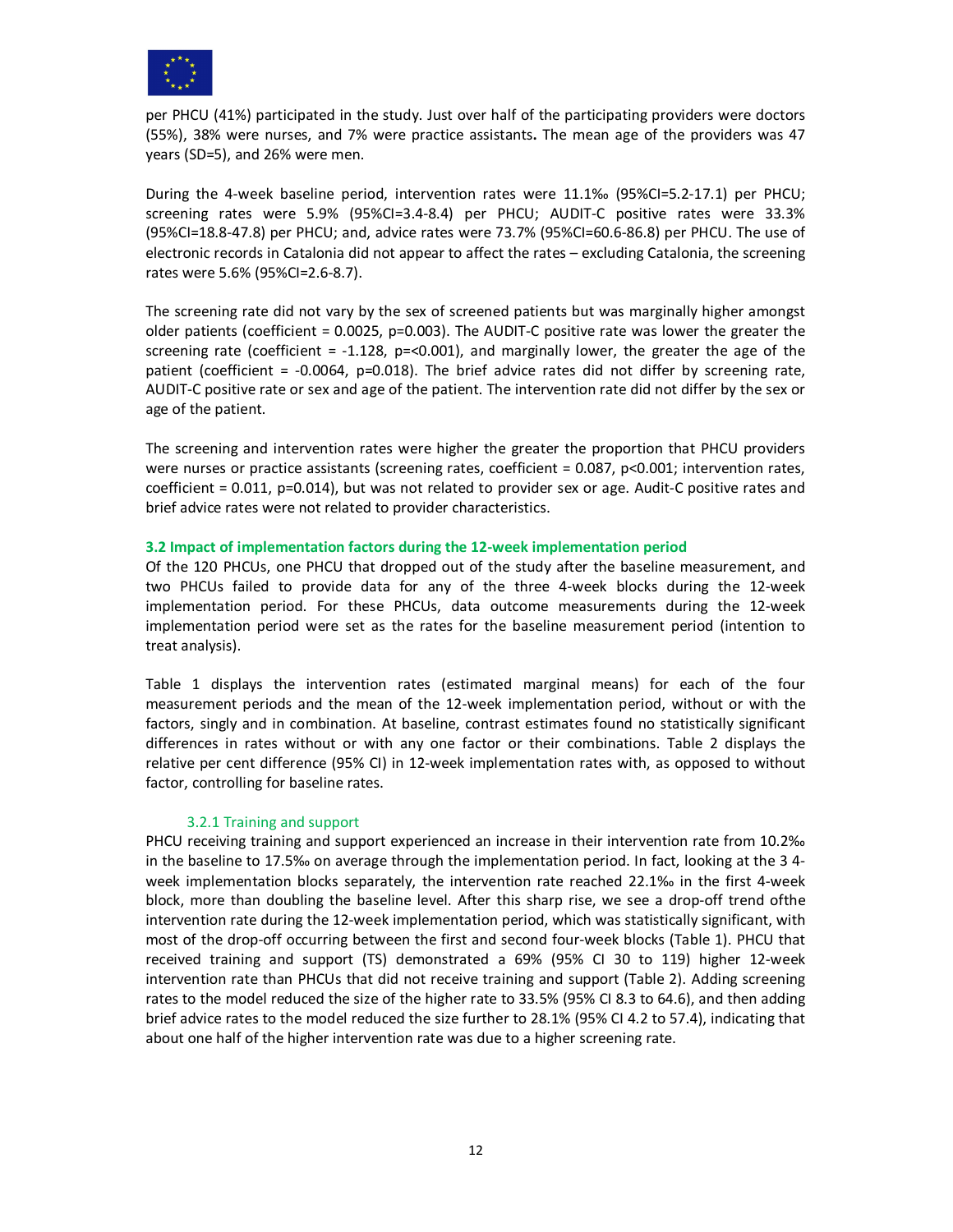

Table 1 Mean intervention rates<sup>1</sup> (‰ (95% CI)) per PHCU without and with each of the factors, singly and in combination over the measurement periods

| <b>Factor</b>       |             | <b>Baseline</b> <sup>2</sup> | 12 week Implementation period | 12 week                |                          |                    |              |
|---------------------|-------------|------------------------------|-------------------------------|------------------------|--------------------------|--------------------|--------------|
|                     |             |                              |                               |                        |                          | <b>Implemen</b>    |              |
|                     |             |                              | Weeks 1-4                     | Weeks 5-8              | Weeks 9-12               | Test for           | tation       |
|                     |             |                              |                               |                        |                          | trend; F           | period as    |
|                     |             |                              |                               |                        |                          | value <sup>3</sup> | a whole $4$  |
| <b>Training and</b> | Without     | $12.1(5.6 -$                 | $12.5(6.1 -$                  | $9.5(5.1 -$            | $9.3(4.4 -$              | 3.07               | $10.3(5.1 -$ |
| support             | factor      | 18.5)                        | 18.9)                         | 13.9)                  | 14.2)                    |                    | 15.4)        |
|                     | With factor | $10.2(4.5 -$                 | $22.1(9.3 -$                  | $16.3(7.7-$            | 14.2 (6.6-               | $4.92*$            | 17.5 (8.2-   |
|                     |             | 15.9)                        | 34.8)                         | 24.9)                  | 21.7)                    |                    | 26.7         |
| <b>Financial</b>    | Without     | $12.7(5.3 -$                 | $10.9(5.5-$                   | $8.7(4.8 -$            | $8.0(4.0 -$              | 3.59               | $9.0(4.9 -$  |
| reimburseme         | factor      | 20.0)                        | 16.2)                         | 12.5)                  | 12.0                     |                    | 13.2)        |
| nt                  | With factor | $9.6(5.0 -$                  | 23.8 (8.0-                    | 17.2 (8.4-             | $15.4(6.2 -$             | $5.65*$            | 18.7 (7.8-   |
|                     |             | 14.3)                        | 39.6)                         | 26.0)                  | 24.7)                    |                    | 29.7         |
| e-BI                | Without     | $11.6(5.8 -$                 | 19.4 (8.1-                    | $16.6(6.9-$            | 14.9 (5.0-               | 1.39               | $16.6(6.6 -$ |
|                     | factor      | 17.4)                        | 30.8                          | 26.3)                  | 24.7)                    |                    | 26.7         |
|                     | With factor | $10.7(4.2 -$                 | $15.2(7.3-$                   | $\overline{9.3}$ (6.2- | $8.6(4.4-$               | $14.64***$         | $11.1(6.4 -$ |
|                     |             | 17.3)                        | 23.3)                         | 12.3)                  | 12.7                     |                    | 15.8         |
| <b>Training and</b> | Without     | 12.0 (5.4 to                 | 12.5 (6.4 to                  | 9.7(5.1 to             | $\overline{9.3}$ (4.5 to | $4.87*$            | 10.3(5.3)    |
| support plus        | factor      | 18.5)                        | 18.7)                         | 14.4)                  | 14.0                     |                    | to 15.4)     |
| financial           | With factor | 8.7 (4.3 to                  | 31.5 (9.5 to                  | 22.3 (10.5             | 19.2 (8.1 to             | $4.74*$            | 24.5 (10.2)  |
| reimburseme         |             | 13.2)                        | 5.4)                          | to 34.0)               | 30.2                     |                    | to 38.8)     |
| nt                  |             |                              |                               |                        |                          |                    |              |
| <b>Training and</b> | Without     | 12.2 (5.8 to                 | 17.1 (7.5 to                  | 13.6 (6.6)             | 12.5 (5.5 to             | 2.92               | 14.2 (6.5)   |
| support plus        | factor      | 18.6)                        | 26.7)                         | to 20.6)               | 19.6)                    |                    | to 21.9)     |
| e-BI                | With factor | 8.0 (3.2 to                  | $18.2(8.6 \text{ to }$        | 11.1(7.0)              | 9.4 (5.2 to              | $8.51**$           | 13.1(7.7)    |
|                     |             | 12.8                         | 27.8                          | to 15.2)               | 13.5)                    |                    | to 18.5)     |
| <b>Financial</b>    | Without     | 11.9 (5.6 to                 | 16.8 (7.6 to                  | 13.9 (6.4)             | 12.9 (5.8 to             | 2.18               | 14.3 (6.6)   |
| reimburseme         | factor      | 18.2)                        | 26.0                          | to 21.4)               | 20.0                     |                    | to 22.1)     |
| nt plus e-BI        | With factor | 8.9 (3.8 to                  | 19.0 (8.6 to                  | 10.2(6.5)              | 8.2 (5.5 to              | $12.57**$          | 12.7 (8.0)   |
|                     |             | 14.0)                        | 29.4)                         | to 14.0)               | 10.8                     |                    | to 17.4)     |
| <b>Financial</b>    | Without     | 11.8 (5.4 to                 | 16.3(7.3 to                   | 12.8 (6.2)             | 12.0 (5.5 to             | 3.60               | 13.5(6.3)    |
| reimburseme         | factor      | 18.2)                        | 25.3)                         | to 19.4)               | 18.4)                    |                    | to 20.7)     |
| nt plus             | With factor | 6.6 (4.1 to                  | 24.6 (12.2)                   | 14.2 (8.6)             | 10.3 (6.7 to             | $7.58**$           | 16.9 (11.5   |
| training and        |             | 9.1)                         | to 37.1)                      | to 19.7)               | 13.9                     |                    | to 22.3)     |
| support plus        |             |                              |                               |                        |                          |                    |              |
| e-BI                |             |                              |                               |                        |                          |                    |              |

<sup>1</sup> Estimated marginal means accounting for PHCU nested within country

 $2$  Contrast estimates found no differences in mean rates with and without the factor at baseline

 $3$  Type III tests with time as a fixed independent variable accounting for PHCU nested within country

 $^4$  Calculated as the mean of the three 4-week blocks, with, in the case of missing data from any of the three blocks, the mean calculated from the blocks that contained data

\* P<0.05; \*\* p<0.01; \*\*\* p<0.001 (accounting for PHCU nested within country)

#### 3.2.2 Financial reimbursement

PHCU receiving financial reimbursement almost doubled their baseline intervention rate (9.6‰) in the implementation period (18.7‰), whereas PHCU without this pay-for-performance dropped from 12.7‰ to 9.0‰. As was the case with training and support, the intervention rate of PHCU with financial reimbursement experienced a sharp increase in the first four-week block of the implementation period, followed by a statistically significant drop-off trend, with most of the dropoff occurring between the first and second four-week blocks (Table 1). PHCU that received financial reimbursement (FR) demonstrated a 125% (95% CI 73 to 193) higher 12-week intervention rate than PHCUs that did not receive financial reimbursement (Table 2). Adding screening rates to the model reduced the size of the higher rate to 49.1% (95% CI 19 to 87), and then adding brief advice rates to the model reduced the size further to 42% (95% CI 14 to 77), indicating that about two-thirds of the higher intervention rate was due to a higher screening rate.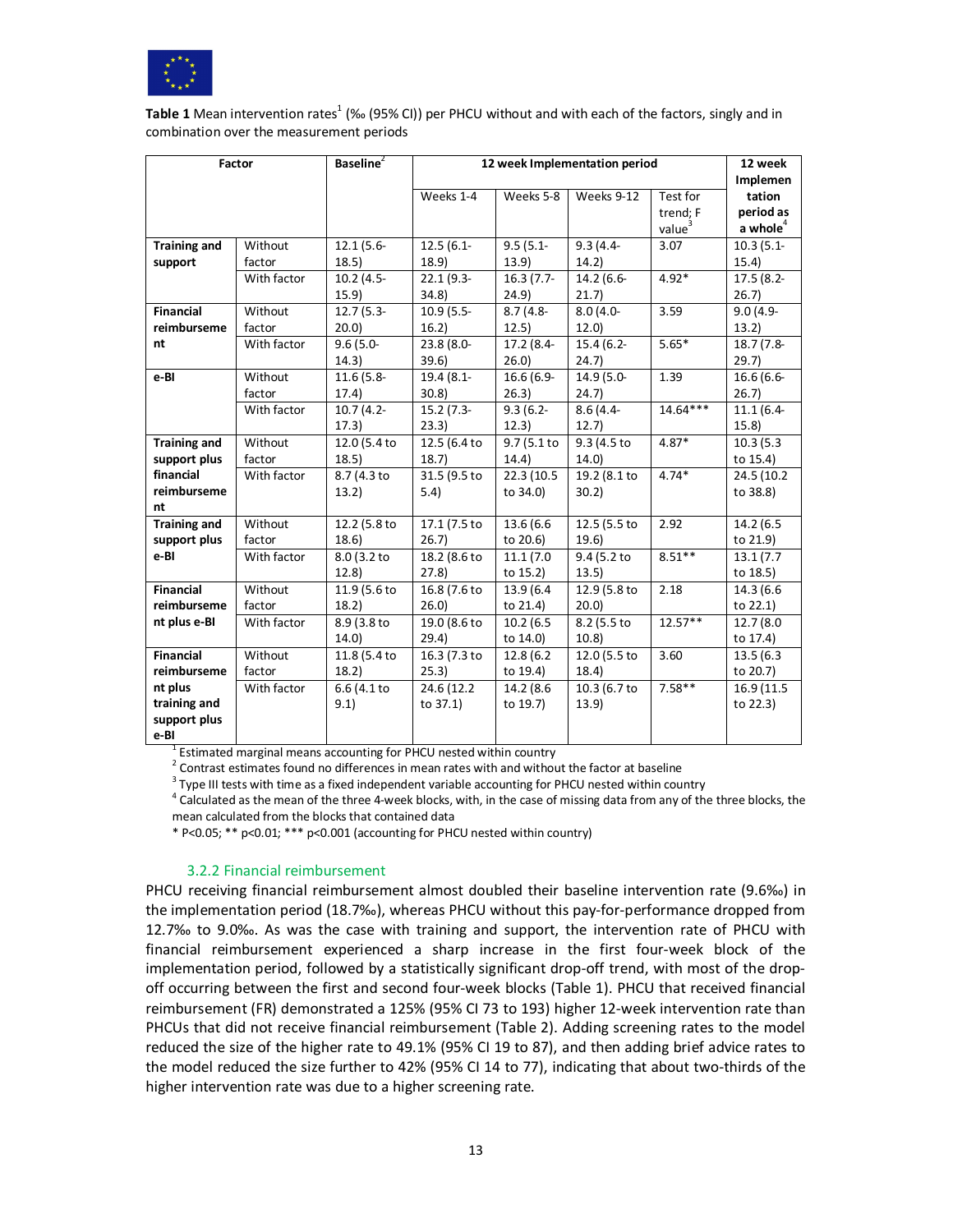

#### 3.2.3 E-BI

Providing referral to e-BI was not associated with a higher intervention rate (the definition of intervention and advice included a referral to e-BI), Table 2. Although PHCU with the opportunity to hand out *ad hoc* referral leaflets to patients experienced a raise in their intervention rate between baseline and the first of the four-week blocks (from 10.7‰ to 15.2‰), there was also a statistically significant trend in drop-off of this group's intervention rate during the 12-week period, , with most of the drop-off occurring between the first and second four-week blocks, and an intervention rate lower than the baseline in both the second and third four-week blocks (Table 1).

# 3.2.4 Training and support plus financial reimbursement

The intervention rate of PHCU provided with both training and support and financial reimbursement almost increased threefold in comparison to the baseline measurement (24.5‰vs 8.7‰). After peaking at 31.5‰in the first of the four-week blocks, intervention rates both without and with the combined factors during the 12-week implementation period presented a statistically significant drop-off trend, with most of the drop-off occurring between the first and second four-week blocks (Table 1). PHCU that received training and support plus financial reimbursement demonstrated a 280% (95% CI 162 to 451) higher 12-week intervention rate than PHCUs that did not receive training and support plus financial reimbursement (Table 2). Adding screening rates to the model reduced the size of the higher rate to 99% (95% CI 45 to 174), and then adding brief advice rates to the model reduced the size further to 81% (95% CI 32 to 148), indicating that about two-thirds of the higher intervention rate was due to a higher screening rate.

The combination of training and support plus financial reimbursement led to 165.4% (95% CI 80.8 to 289.6) higher intervention rates than training and support alone ( $p<0.001$ ) and to 101.6% (95% CI 41 to 188) higher intervention rates than financial reimbursement alone (p<0.001).

# 3.2.5 Training and support plus e-BI

PHCU receiving both these strategies also increased their intervention rate in the implementation period in comparison to the baseline, from 8.0‰ to 13.1‰. The highest intervention rate was registered in the first four-week period, followed by a drop-off trend that was statistically significant, with most of the drop-off occurring between the first and second four-week blocks (Table 1). PHCU that received training and support plus e-BI demonstrated a 48% (95% CI 2 to 113) higher 12-week intervention rate than PHCUs that did not receive training and support plus e-BI (Table 2). The combination of training and support plus e-BI led to a non-significant 28.6% (95% CI -54.8 to 12.6) lower intervention rate than training and support alone.

# 3.2.6 Financial reimbursement plus e-BI

The intervention rate of PHCU who received both financial reimbursement and the opportunity to refer patients to an e-BI website increased from 8.9‰ in the baseline to 12.7‰ in the implementation period. However, the intervention rate in the third four-week block was in fact lower than the intervention rate, following a trend in drop-off of intervention rates during the 12 week implementation period that was statistically significant, with most of the drop-off occurring between the first and second four-week blocks (Table 1). The combination of financial reimbursement and referral to e-BI was not associated with a higher intervention rate (the definition of intervention and advice included a referral to e-BI), Table 2.

# 3.2.7 Training and support plus financial reimbursement plus e-BI

By chance, due to the random allocation of PHCU to each implementation strategy, the 15 PHCU who were provided with all three types strategies combined registered the lowest intervention rate of the baseline measurement when analysed together, 6.6‰. This rate rose to 24.6‰ in the first of the four-week blocks of the implementation period, but, here too there was statistically significant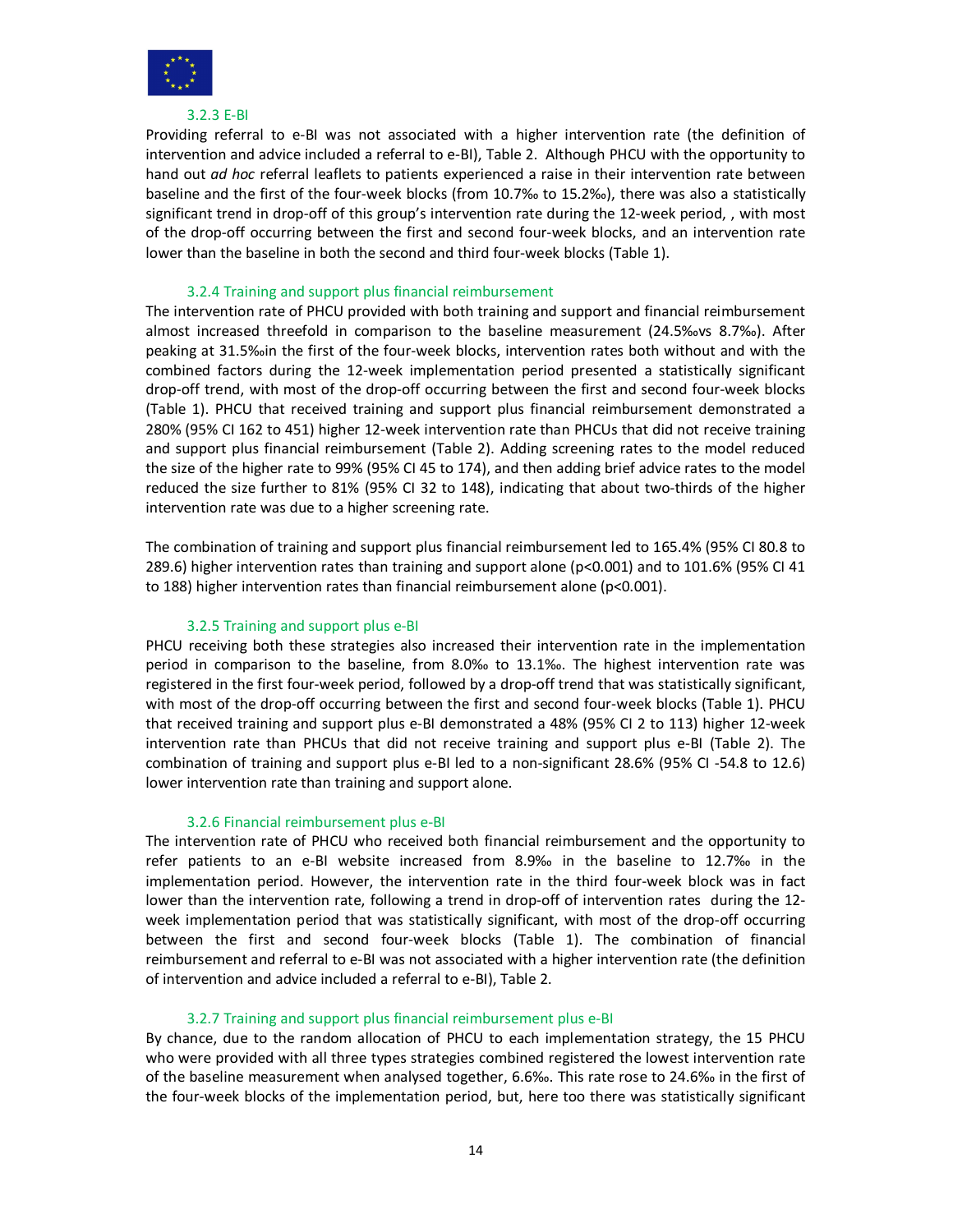

trend in drop-off of intervention rates with the combined factors during the 12-week implementation period, with most of the drop-off occurring between the first and second four-week blocks (Table 1). PHCU that received training and support plus financial reimbursement plus e-BI demonstrated a 144% (95% CI 44 to 312) higher 12-week intervention rate than PHCUs that did not receive training and support plus financial reimbursement plus e-BI (Table 2). The combination of training and support plus financial reimbursement plus e-BI led to a non-significant 34.7% (95% CI - 62.4 to 13.5) lower intervention rate than training and support plus financial reimbursement alone.

| <b>Factor</b>                  | Intervention rate          | <b>Screening rate</b> | <b>AUDIT-C positive</b> | <b>Advice rate</b>          |
|--------------------------------|----------------------------|-----------------------|-------------------------|-----------------------------|
|                                |                            |                       | rate                    |                             |
|                                |                            |                       |                         |                             |
| <b>Training and support</b>    | 68.6***                    | $46.0**$              | 11.2                    | 31.1                        |
|                                | (29.9 to 118.6)            | (12.0 to 90.3)        | (-9.0 to 35.9)          | $(-16.0 \text{ to } 104.5)$ |
| <b>Financial reimbursement</b> | $125.3***$                 | $96.0***$             | $-0.2$                  | 21.4                        |
|                                | (73.2 to 193.0)            | (50.8 to 154.9)       | (-18.4 to 21.9)         | (-22.2 to 89.6)             |
| e-Bl                           | $-12.4$                    | $-18.9$               | 13.6                    | $-9.5$                      |
|                                | (-32.4 to 13.6)            | (-37.7 to 5.6)        | (-6.9 to 38.5)          | (-42.0 to 41.2)             |
| Training and support plus      | $779.7***$                 | $186.2***$            | 10.9                    | 59.2                        |
| financial reimbursement        | (161.6 to 451.2)           | (97.6 to 314.7)       | (-16.5 to 47.3)         | (-14.8 to 197.5)            |
| Training and support plus      | $47.7*$                    | 18.4                  | 26.3                    | 18.6                        |
| e-BI                           | $(2.2 \text{ to } 113.5)$  | (-18.9 to 72.9)       | (-5.3 to 68.3)          | (-37.3 to 124.5)            |
| <b>Financial reimbursement</b> | 44.4                       | 28.5                  | 5.0                     | $-7.3$                      |
| plus e-BI                      | $(-8.3 \text{ to } 127.5)$ | (-18.7 to 103.0)      | (-25.1 to 47.1)         | (-56.6 to 98.1)             |
| <b>Financial reimbursement</b> | $143.5***$                 | $87.6*$               | 16.7                    | 21.5                        |
| plus training and support      | (43.8 to 312.2)            | (10.0 to 219.9)       | (-21.0 to 72.5)         | (-49.2 to 190.6)            |
| plus e-BI                      |                            |                       |                         |                             |

Table 2 Relative per cent difference<sup>1</sup> (95% CI) in 12-week implementation rates with factor as opposed to without factor (controlling for baseline rates and accounting for PHCU nested within country)

 $1$  As an example, for the intervention rate for the factor training and support, the 12-week rate was 68.6% higher (95%) CI=29.9 to 118.6) with the factor (training and support) as opposed to without the factor (this is not the same as the factor increasing the baseline rate by 68.6%).

\* P<0.05; \*\* p<0.01; \*\*\* p<0.001

#### 3.2.8 Provider and patient characteristics

The models were re-run for the main outcome intervention rates, first, including provider characteristics per PHCU (provider profession, gender and age) in the model; and, second, including patient characteristics per PHCU (number of registered patients, adult consultation rate, age and gender of screened patients) in the model. When including either the provider characteristics or the patient characteristics, no statistically significant differences were detected between the model estimates and the model without including the provider characteristics or the patient characteristics. As an aside to these analyses, it was noted that the PHCU provider gender mix was related to intervention rates - the higher the proportion of providers per PHCU being female, the greater the intervention rate during the 12-week implementation period (coefficient = 0.924; 95%CI=0.292 to 1.557). No other provider or patient characteristics were related to intervention rates. Interactions between each of the providers and each of the patient characteristics and the factors were investigated, with no interactions found.

# 3.2.9 Sensitivity analyses

Per protocol analysis (excluding the three PHCUs with no data during the 12 week implementation period) did not change the results. The relative per cent difference (95% CI) in 12-week implementation rates with factor as opposed to without factor for the three single factors in the per protocol analysis were: training and support 96.4% (30.3 to 120.2); financial reimbursement 124.2% (72.0 to 192.2); and, e-BI -11.9% (-32.2 to 14.4).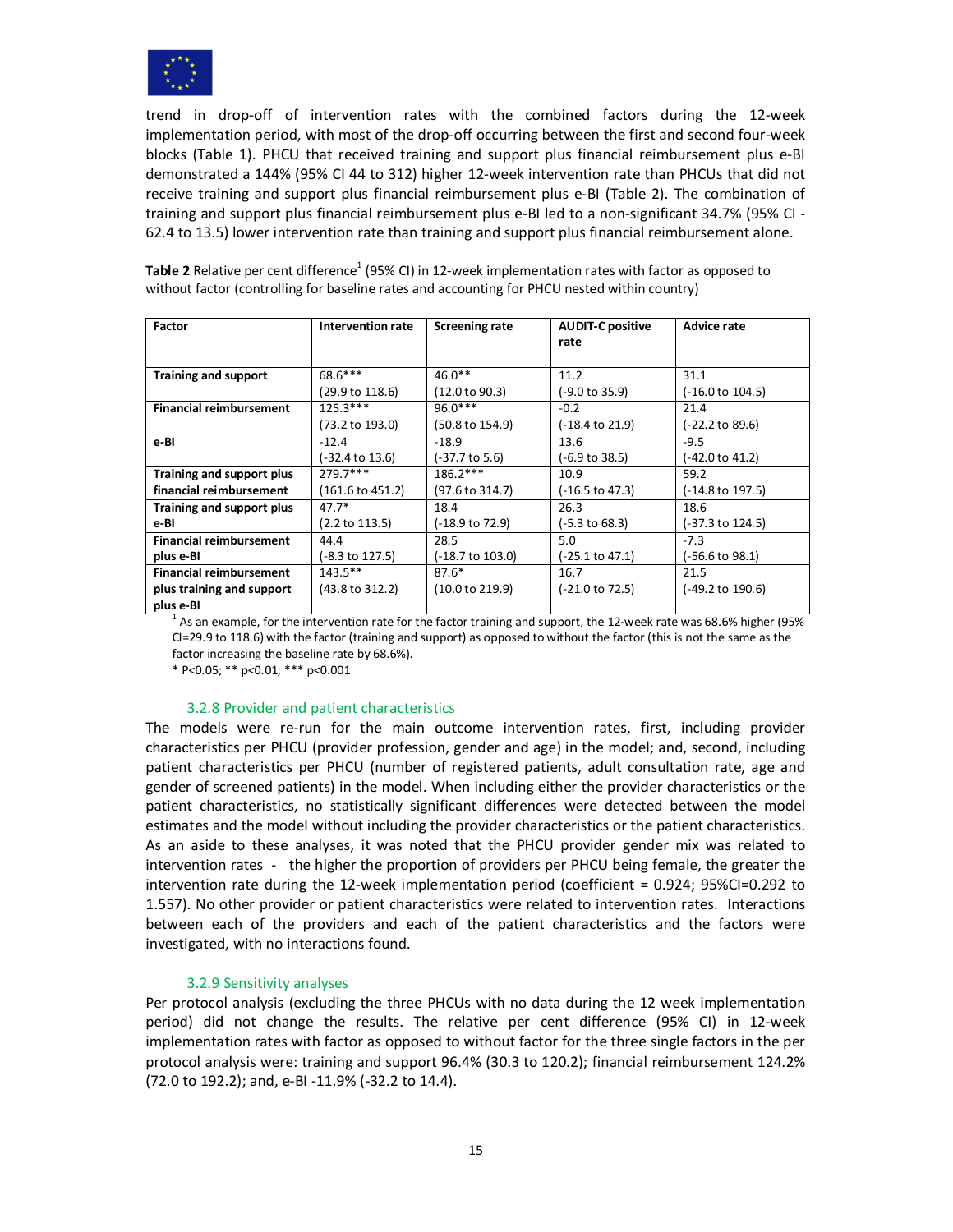

The rates dropped off during the 12-week implementation period, so the analyses were rerun with the outcome as the intervention rates during weeks 9-12, controlling for baseline rates. The relative per cent difference (95% CI) in 9-12-week implementation rates with factor as opposed to without factor for the three single factors were: training and support 77.3% (27.7 to 146.0); financial reimbursement 92.3% (38.1 to 167.8); and, e-BI -19.5% (-47.0 to 11.6).

### **3.3 Sustainability of findings at 6 month follow-up**

Eighteen of the 120 PHCU failed to provide adequate data to calculate intervention rates during the 4-week follow-up period. For these PHCUs, intention-to-treat analyses were used, with implementation rates during the 4-week follow-up period set as the rates for the baseline measurement period. Per protocol analyses were also undertaken, excluding the 18 PHCUs with no data during the 6-month follow-up period. During the 4-week period that occurred six monthsafter the implementation period, intervention rates across all eight allocation groups dropped to 8.2 (95%CI=4.3 to 12.2) per 1,000 adult consultations per PHCU, significantly lower than at baseline (11.1‰ (95%CI=5.2-17.1)); t=2.23; df=216; p=0.027.

Table 3 displays the mean intervention rates (estimated marginal means) per PHCU without and with each of the factors, singly and in combination over the three measurement periods. The right hand columns displays t-test and p value contrasting the intervention rate at 6-months follow-up with the intervention rate during the implementation period and during the baseline period. Table 4 displays the relative per cent difference (95% CI) in follow-up implementation rates with, as opposed to without, factor controlling for baseline rates. One column displays the intention-to-treat rates, and the other, the per protocol rates.

# 3.3.1 Training and support

The 6-month intervention rate in PHCU without training and support was not statistically different than the 12-week implementation rate, but significantly less than the baseline rate; in contrast, the 6-month rate in PHCU with training and support was statistically less than the 12-week implementation rate, but not significantly different from the baseline rate (Table 3). PHCU that received training and support demonstrated a 41% (95% CI 3 to 93) higher 6-month intervention rate than PHCUs that did not receive training and support (Table 4).

# 3.3.2 Financial reimbursement

The 6-month intervention rate in PHCU without financial reimbursement was not statistically different than the 12-week implementation rate, but significantly less than the baseline rate; in contrast, the 6-month rate in PHCU with financial reimbursement was statistically less than the 12 week implementation rate, but not significantly different from the baseline rate (Table 3). Providing financial reimbursement during (and only during) the 12-week implementation period was not associated with a higher intervention rate at 6-month follow-up, Table 4.

# 3.3.3 E-BI

The 6-month intervention rate in PHCU without e-BI was not statistically different than the 12-week implementation rate, but statistically less than the baseline rate; in contrast, the 6-month rate in PHCU with e-BI was statistically less than both the 12-week implementation and the baseline rates (Table 3). Providing referral to e-BI was not associated with a higher intervention rate at 6-month follow-up, Table 4.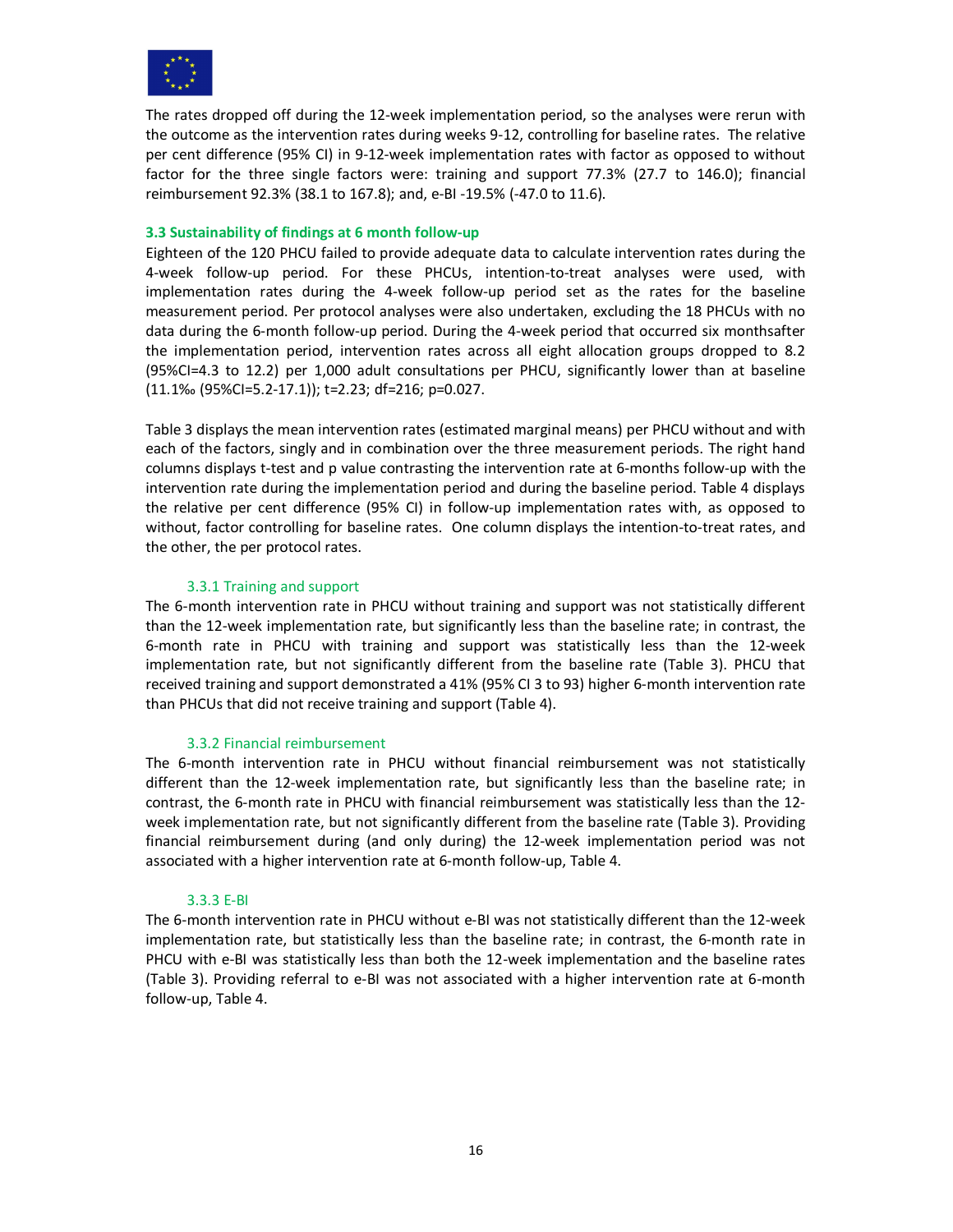

Table 3 Mean intervention rates<sup>1</sup> (‰ (95% CI)) per PHCU without and with each of the factors, singly and in combination over the measurement periods

| Factor              |         | <b>Baseline</b> | 12-week          | 6 month        | Comparing 6-                 | Comparing 6-                 |
|---------------------|---------|-----------------|------------------|----------------|------------------------------|------------------------------|
|                     |         |                 | implementat      | follow-up      | month follow-                | month follow-                |
|                     |         |                 | ion period       |                | up with 12-                  | up with                      |
|                     |         |                 |                  |                | week                         | baseline; t-test;            |
|                     |         |                 |                  |                | implementatio                | p value                      |
|                     |         |                 |                  |                | n period; t-test;            |                              |
|                     |         |                 |                  |                | p value                      |                              |
| <b>Training and</b> | Without | 12.1 (5.6-      | $10.3(5.2 -$     | $7.5(4.2 -$    | $-1.37; 0.17$                | $-2.57$ *; 0.012             |
| support             | factor  | 18.5)           | 15.3)            | 10.8           |                              |                              |
|                     | With    | 10.2 (4.5-      | $17.5(8.2 -$     | $9.0(5.3 -$    | $-2.58$ *; 0.011             | $-0.45; 0.65$                |
|                     | factor  | 15.9)           | 26.7)            | 12.8           |                              |                              |
| <b>Financial</b>    | Without | $12.7(5.3-$     | $9.0(4.9-13.2)$  | $7.4(3.9-$     | $-1.05; 0.30$                | $-3.25**$ ; 0.002            |
| reimbursement       | factor  | 20.0            |                  | 10.8           |                              |                              |
|                     | With    | $9.6(5.0 -$     | 18.7 (7.8-       | $9.2(5.5 -$    | $-2.87**$ ; 0.005            | $-0.22; 0.82$                |
|                     | factor  | 14.3)           | 29.7             | 12.9           |                              |                              |
| e-BI                | Without | 11.6 (5.8-      | 16.6 (6.6-       | $9.0(5.1 -$    | $-2.0$ *; 0.048              | $-1.15; 0.26$                |
|                     | factor  | 17.4)           | 26.7)            | 12.9           |                              |                              |
|                     | With    | $10.7(4.2 -$    | $11.1(6.4 -$     | $7.6(3.9-$     | $-2.43$ *; 0.017             | $-2.39$ <sup>*</sup> ; 0.03  |
|                     | factor  | 17.3)           | 15.8             | 11.1)          |                              |                              |
| <b>Training and</b> | Without | 13.6 (5.9-      | $5.4(1.1-9.8)$   | $6.6(3.5-9.7)$ | $-1.76:08$                   | $-3.02**$ ; 0.003            |
| support plus        | factor  | 21.3)           |                  |                |                              |                              |
| financial           | With    | $8.7(4.5 -$     | $22.3(8.8 -$     | $10.0(6.1 -$   | $-2.64$ *; 0.011             | 0.77:0.44                    |
| reimbursement       | factor  | 12.9)           | 35.8             | 13.9)          |                              |                              |
| <b>Training and</b> | Without | 12.5 (6.4-      | $13.1(5.4-$      | $8.3(4.0 -$    | $-2.36$ *; 0.020             | $-2.51$ *; 0.013             |
| support plus e-     | factor  | 18.6)           | 20.7             | 12.5)          |                              |                              |
| BI                  | With    | $9.8(3.7 -$     | 14.7 (8.4-       | $8.3(3.9 -$    | $-1.82; 0.075$               | $-0.36; 0.72$                |
|                     | factor  | 15.8            | 21.0             | 12.8           |                              |                              |
| <b>Financial</b>    | Without | $12.8(5.3-$     | $8.5(4.9-12.2)$  | $6.7(3.9-9.5)$ | $-2.18$ *; 0.031             | $-2.08$ <sup>*</sup> ; 0.039 |
| reimbursement       | factor  | 20.3)           |                  |                |                              |                              |
| plus e-BI           | With    | $8.9(3.8 -$     | 12.7 (8.0-       | $7.1(3.8 -$    | $-2.10$ <sup>*</sup> ; 0.041 | $-0.75; 0.455$               |
|                     | factor  | 14.0            | 17.4)            | 10.3           |                              |                              |
| <b>Financial</b>    | Without | $13.7(6.3 -$    | $4.9(2.1 - 7.8)$ | $5.9(3.6-8.3)$ | $-2.43$ *; 0.016             | $-2.62**$ ; 0.009            |
| reimbursement       | factor  | 21.2)           |                  |                |                              |                              |
| plus training       | With    | $8.0(3.3 -$     | 16.3 (9.2-       | $7.8(3.6 -$    | $-1.79;0.086$                | $-1.06; 0.3$                 |
| and support         | factor  | 12.6)           | 23.3)            | 12.1)          |                              |                              |
| plus e-BI           |         |                 |                  |                |                              |                              |

<sup>1</sup> Estimated marginal means accounting for PHCU nested within country

\* P<0.05; \*\* p<0.01; \*\*\* p<0.001 (accounting for PHCU nested within country)

#### 3.3.4 Training and support plus financial reimbursement

The 6-month intervention rate in PHCU without training and support plus financial reimbursement was not statistically different than the 12-week implementation rate, but significantly less than the baseline rate; in contrast, the 6-month rate in PHCU with training and support plus financial reimbursement was statistically less than the 12-week implementation rate, but not significantly different from the baseline rate (Table 3). PHCU that received training and supportplus financial reimbursement demonstrated an 80% (95% CI 15 to 182) higher 6-month intervention rate than PHCUs that did not receive training and support (Table 4). The combination of training and support plus financial reimbursement did not lead to higher intervention rates than either training and support (coefficient=0.20; 95%CI=-0.02 to 0.43) or financial reimbursement (coefficient=0.25; 95%CI=-0.006 to 0.51) alone.

# 3.3.5 Training and support plus e-BI

The 6-month intervention rate in PHCU without training and support plus e-BI was statistically less than both the 12-week implementation and baseline rates; in contrast, the 6-month rate in PHCU with training and support plus e-BI was not statistically different from either the 12-week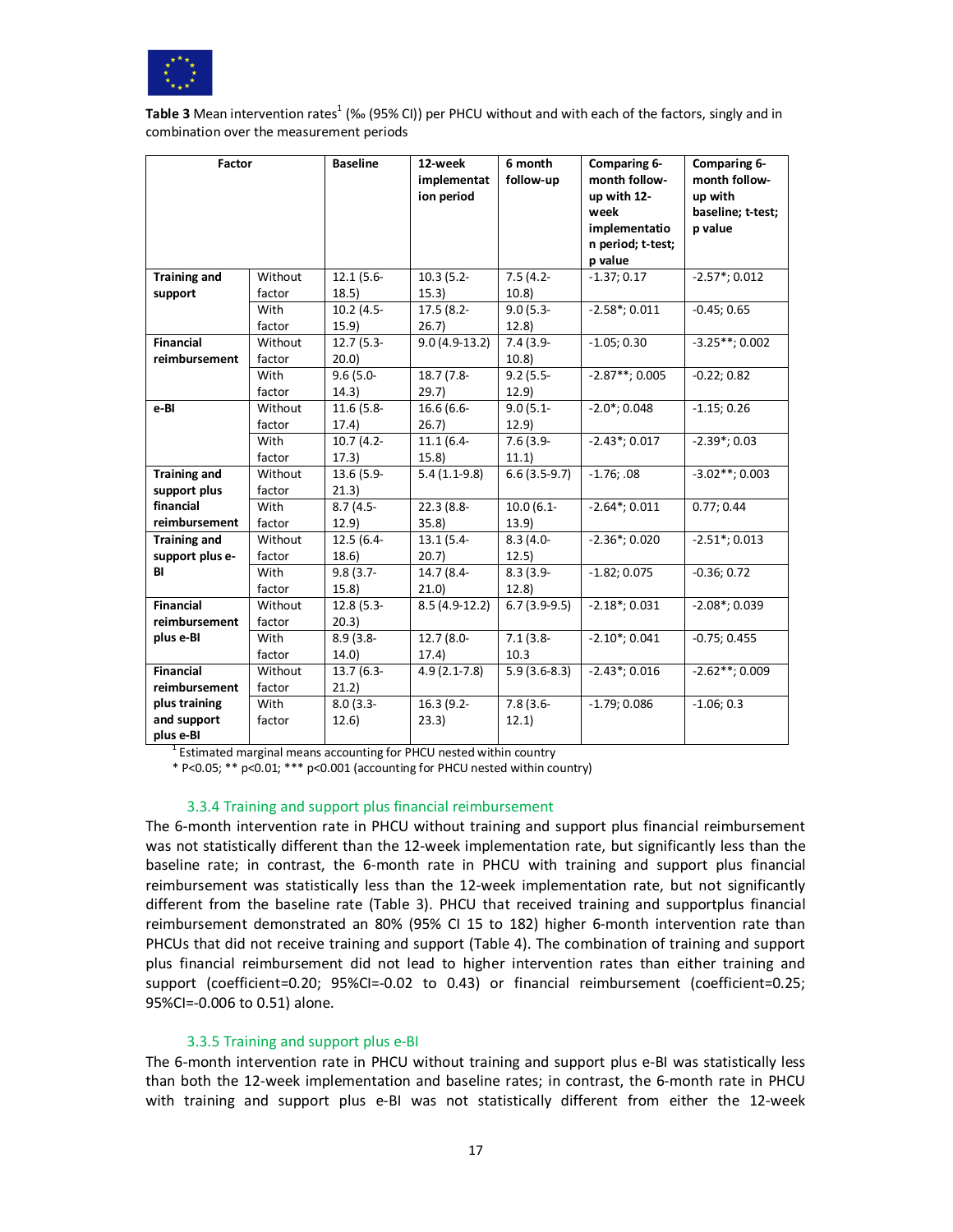

implementation or the baseline rates (Table 3). Providing training and support plus referral to e-BI was not associated with a higher intervention rate at 6-month follow-up, Table 4.

Table 4 Relative per cent difference<sup>1</sup> (95% CI) in 12-week implementation rates with factor as opposed to without factor (controlling for baseline rates and accounting for PHCU nested within country).

| Factor                                                         | Intention to treat        | Per protocol               |  |
|----------------------------------------------------------------|---------------------------|----------------------------|--|
|                                                                |                           |                            |  |
| <b>Training and support</b>                                    | $41.1*$ (3.0 to 93.3)     | 46.8* (3.5 to 108.1)       |  |
| <b>Financial reimbursement</b>                                 | 27.4 (-7.3 to 75.0)       | 20.4 (-15.9 to 72.4)       |  |
| e-BI                                                           | $-7.0$ ( $-32.1$ to 27.3) | $-10.2$ ( $-36.7$ to 27.3) |  |
| Training and support plus financial<br>reimbursement           | 79.8* (14.6 to 182.1)     | 76.8* (7.7 to 190.1)       |  |
| Training and support plus e-BI                                 | 31.2 (-16.0 to 104.9)     | 31.8 (-20.1 to 117.3)      |  |
| Financial reimbursement plus e-BI                              | $-12.4$ (-49.4 to 51.8)   | $-11.7$ ( $-51.4$ to 60.3) |  |
| Financial reimbursement plus<br>training and support plus e-BI | 23.7 (-34.6 to 133.8)     | 29.6 (-35.1 to 158.8)      |  |

 $^1$  As an example, for the intervention rate for the factor training and support, the 12-week rate was 41.1% higher (95%) CI=3.0 to 93.3) with the factor (training and support) as opposed to without the factor (this is not the same as the factor increasing the baseline rate by 41.16%).

\* P<0.05; \*\* p<0.01; \*\*\* p<0.001

#### 3.3.6 Financial reimbursement plus e-BI

The 6-month intervention rate in PHCU without financial reimbursement plus e-BI was statistically less than both the 12-week implementation and baseline rates; in contrast, the 6-month rate in PHCU with financial reimbursement plus e-BI was statistically less than the 12-week implementation rate but not statistically different from the baseline rate (Table 3). Providing training and support plus referral to e-BI was not associated with a higher intervention rate at 6-month follow-up, Table 4.

#### 3.3.7 Financial reimbursement plus training and support plus e-BI

The 6-month intervention rate in PHCU without financial reimbursement plus training and support plus e-BI was statistically less than both the 12-week implementation and baseline rates; in contrast, the 6-month rate in PHCU with financial reimbursement plus training and support plus e-BI was not statistically different from either the 12-week implementation or the baseline rates (Table 3). Providing financial reimbursement plus training and support plus e-BI was not associated with a higher intervention rate at 6-month follow-up, Table 4.

#### 3.3.8 Sensitivity analyses

Per protocol analysis (excluding the 18 PHCUs with no data during the post six-month 4-week followup period) did not change the results, Table 4.

# **4. Discussion**

#### **4.1 Overall findings**

The ODHIN study was designed to investigate the effects of different implementation strategies to promotebrief intervention for heavy drinking in 120 primary health care units (PHCU) across five European jurisdictions (Catalonia, England, the Netherlands, Poland and Sweden). During a 4-week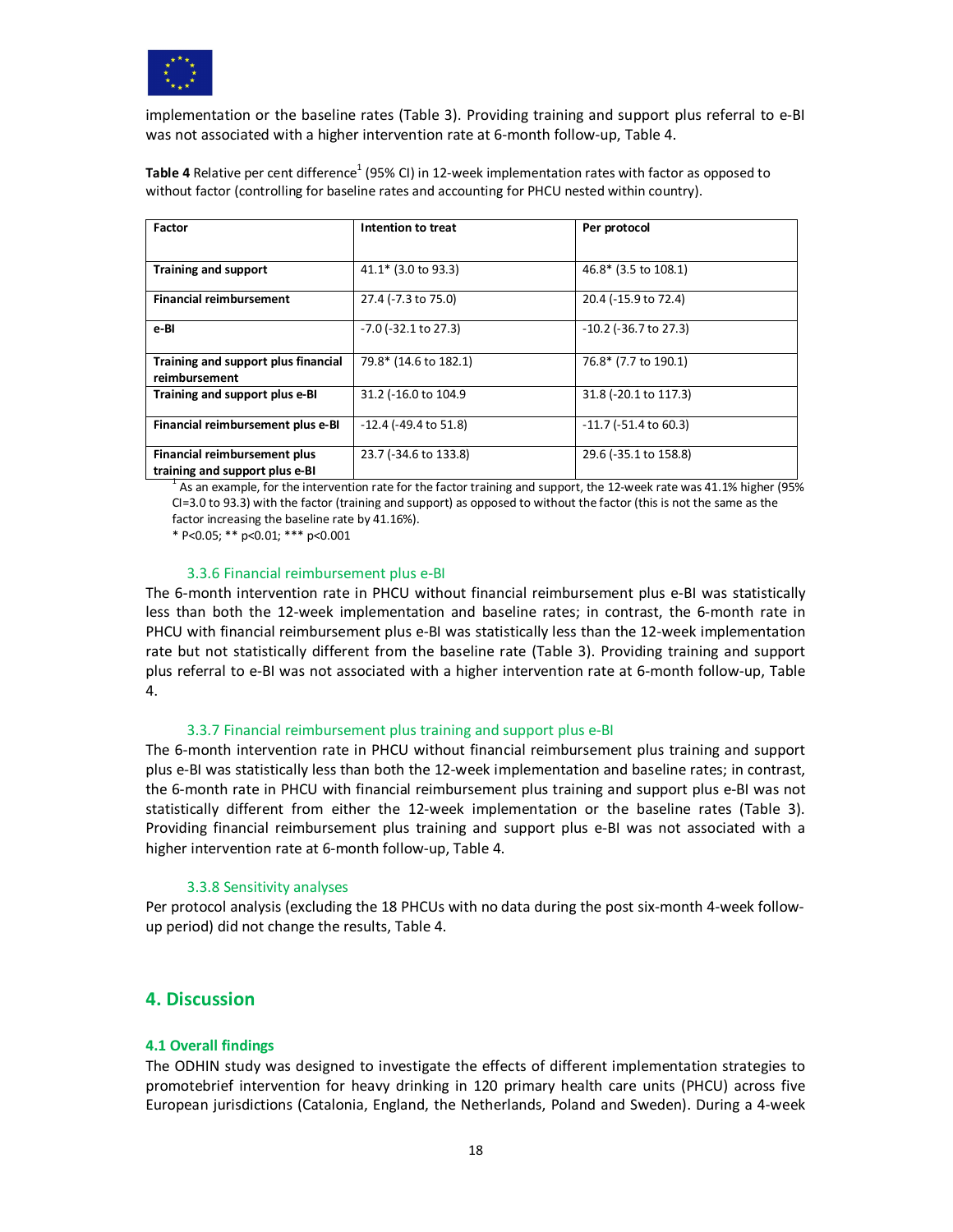

baseline measurement period, the mean intervention rate was 11.1 per 1,000 adult consultations per PHCU. An AUDIT-C cut-off score of 5 is equivalent to a consumption level of 20 grams of alcohol per day<sup>22</sup>. Amongst EU citizens aged 15-64 years, 230/1,000 women regularly drink 20 grams of alcohol or more per day and 300/1, 000 men regularly drink 40 grams of alcohol or more per day.<sup>30</sup> Of those screened in the ODHIN study, 330/1000 were AUDIT-C positive (≥5 in Catalonia and England and ≥5 for men ≥4 for women in Poland, Netherlands and Sweden), suggesting that only some 3% (11.1/330) of those who might benefit from brief advice were receiving it.

In the absence of both training and support and financial reimbursement, intervention rates decreased over the course of the study to a little under 8 per 1,000 adult consultations per PHCU at six month follow-up; whereas, in the presence of both training and support and financial reimbursement, intervention rates increased during the 12-week implementation period, with the greatest increase during the first four weeks of the 12-week period, when it reached 31.5‰, Figure 2. The rates then decreased over time. The intervention rates were 69% higher with training and support than without training and support during the 12-week implementation period (adjusting for the baseline levels), an effect that was partially maintained at six month follow-up, where intervention rates were 41% higher with training and support than without training and support. The intervention rates were 125% higher with financial reimbursement than without financial reimbursement during the 12-week implementation period (adjusting for the baseline levels) an effect that was not maintained at six month follow-up. The intervention rates were 280% higher with the combination of training and support plus financial reimbursement than without the combination of training and support plus financial reimbursement during the 12-week implementation period (adjusting for the baseline levels) an effect that was partially maintained at six month follow-up, where intervention rates were 80% with the combination of training and support plus financial reimbursement than without the combination of training and support.

**Figure 2** Mean intervention rates (‰) per PHCU without and with training and support (TS) and financial reimbursement (FR) singly and in combination over the measurement periods

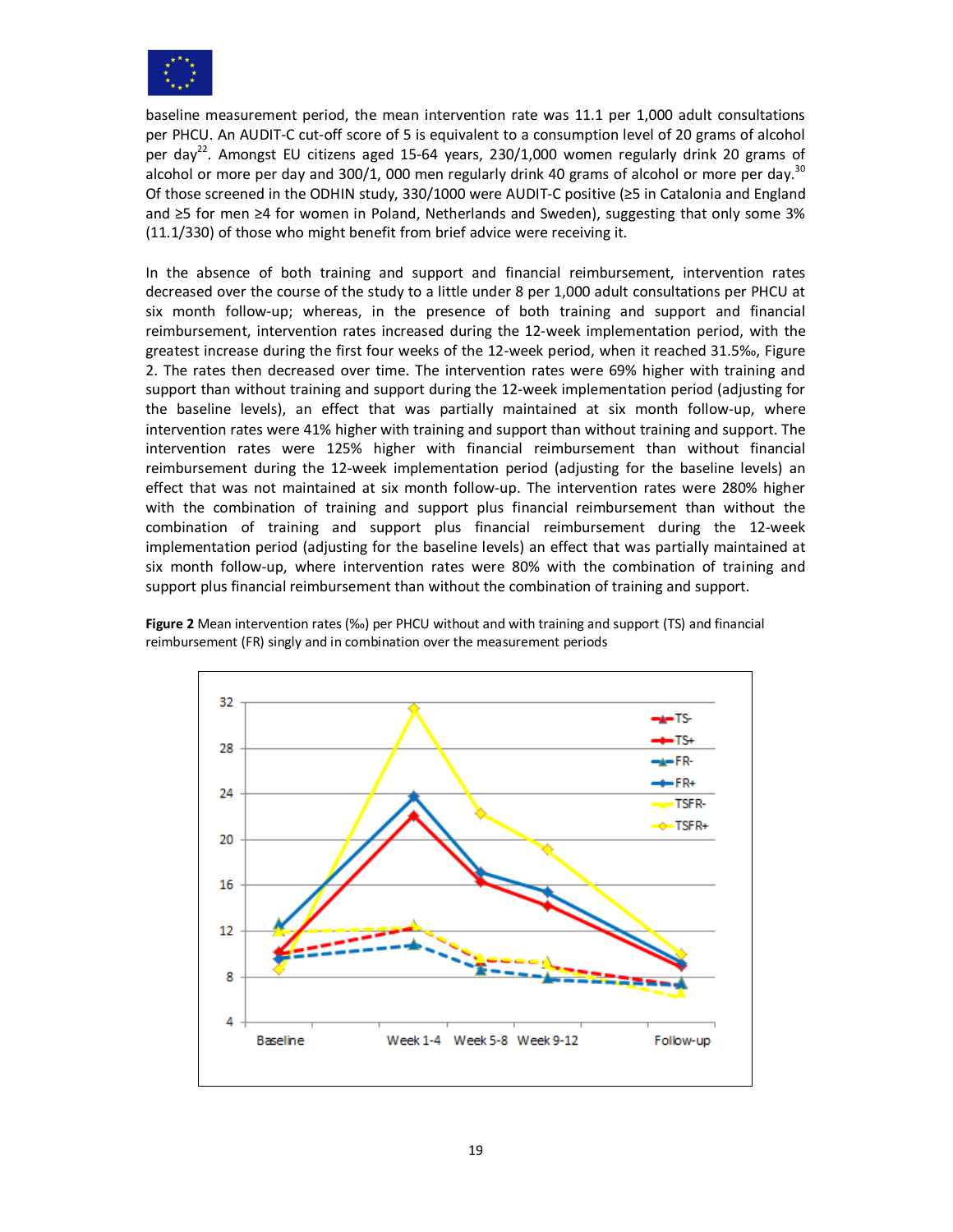

The combination of training and support plus financial reimbursement led to higher intervention rates than training and support or financial reimbursement alone during the 12-week implementation period, but not at 6-month follow-up.

The findings with e-BI were different, Figure 3. Similar patterns of intervention rates followed in the presence or absence of e-BI, singly or in combination with training and support and financial reimbursement. Intervention rates increased during the first four weeks of the 12-week implementation period, and then tailed off with time. E-BI alone did not impact intervention rates, but, when combined with training and support and with training and support plus financial reimbursement, did, this effect being due to the impact of training and support and of financial reimbursement.

Neither characteristics of the providers nor of the patients influenced the impact of the factors on the intervention rates.

**Figure 3** Mean intervention rates (‰) per PHCU without and with e-BI singly and in combination with training and support (TSeBI) and financial reimbursement (FReBI) over the measurement periods



Thus, for the first hypothesis (*the provision of each of training and support, financial reimbursement, and referral possibility to an internet-based method of delivering Advice (e-BI) will increase intervention rates compared to non-provision*), it was found that provision of training and support and of financialreimbursement increased intervention rates, largely due to increases in screening activity, whereas the offer of e-BI referral did not impact intervention rates.

For the second hypothesis (*the combination of training and support, financial reimbursement, and e-BI in pairs or all together will be more effective in increasing intervention rates compared to singlefocused implementation strategies*), the combination of training and support plus financial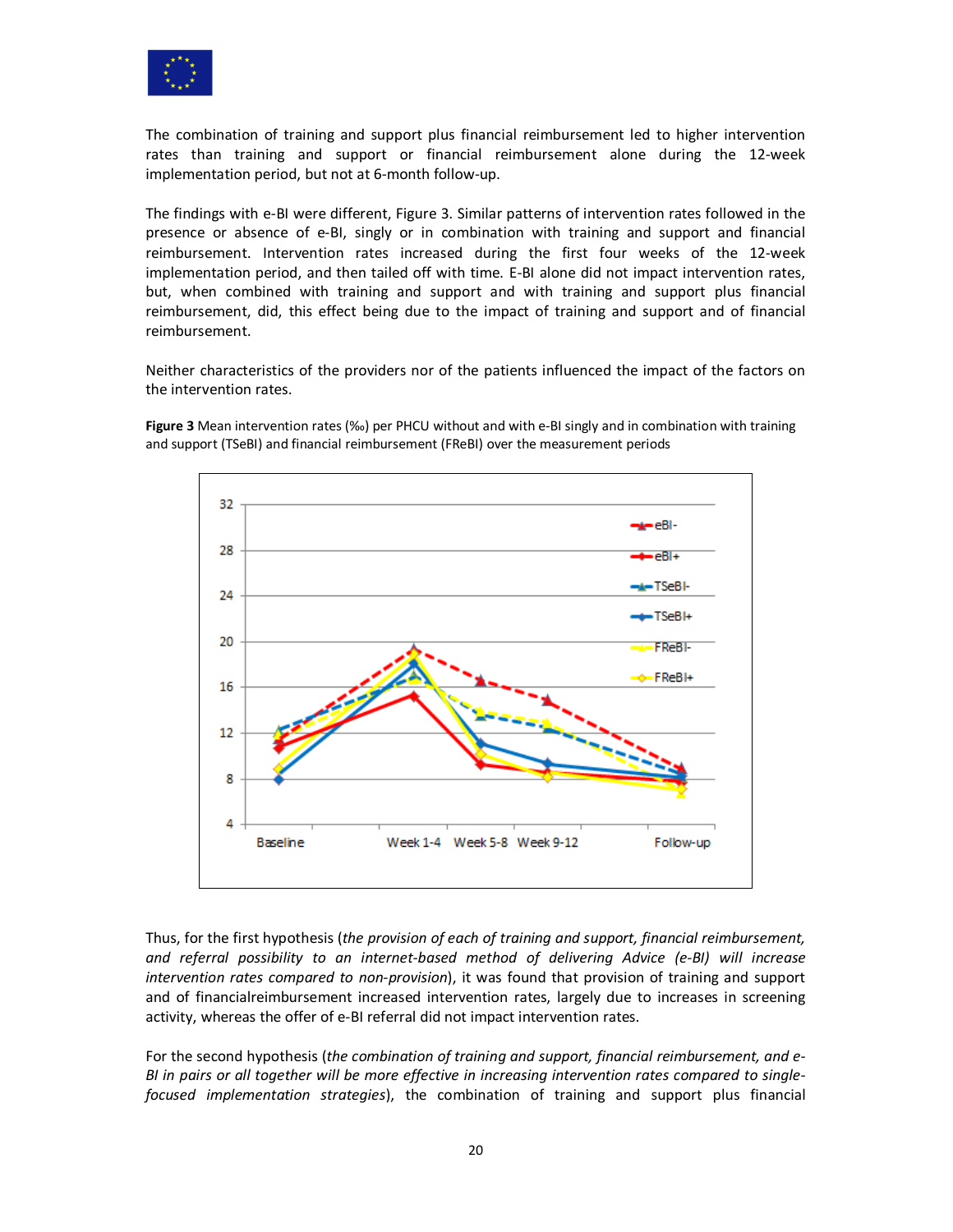

reimbursement was found to increase intervention rates more than either training and support or financial reimbursement alone.

For the third hypothesis (*patient and provider characteristics of PHCU will influence the impact of training and support, financial reimbursement, and e-BI on intervention rates during the 12 week implementation period*) neither provider nor patient characteristics affected the relationships between the impact of training and support, financial reimbursement, and e-BI on intervention rates.

For the fourth hypothesis (*intervention rates will drop off at six month follow-up, less so in the training and support group*), intervention rates did drop off at follow-up. Yet, the rates remained 41% higher with training and support than without.

Thus, 2-4 hours of training and support led to higher intervention rates during the 12-week implementation period, an effect that was partially maintained six months after the end of the implementation period. Modest financial reimbursement was associated with higher intervention rates for the time of reimbursement, an effect that was not maintained when the financial reimbursement ceased. The combination of training and support and financial reimbursement was far more effective in its association with higher intervention rates than either training and support or financial reimbursement alone.

#### **4.2 Strengths and weaknesses**

One strength of the present study is its factorial design, which ensured that it had sufficient power to detect small changes with a relatively small number of PHCU (120). Another strength of the study is that it was conducted across five different European jurisdictions, with differing health system financing and management structures. The hierarchical nature of the data (PHCU nested within jurisdictions) was taken into account in the analysis.

One weakness of the present study was that the outcome measures were of provider behaviour, rather than patient outcomes. Another weakness of the study is that the record sheet to measure AUDIT-C included the options for giving advice. In itself, this is an organizational intervention to support provider behaviour, although equal across all intervention groups. Completion of the record sheet was made by the provider, and the study had no independent check that the advice was actually carried out, or that a screen or advice were done without being registered on the record sheet.

#### **4.3 Comparison with other studies**

The impact of training and support is similar to the results of the World Health Organization four country (Australia, Belgium, Catalonia and England) collaborative randomized controlled trial which demonstrated the effectiveness of training and support in promoting screening and Intervention for hazardous and harmful alcohol consumption.<sup>31, 32</sup>Screening and advice rates were defined in the same way as in the present study, and intervention rates were calculated as the product of screening and advice rates. In the WHO study, one analysis compared general practitioners who had been randomly allocated into either a high training and support group or a control group.<sup>32</sup> The odds ratios for the impact of high training and support on increasing higher screening rates (defined as 20% or more) was 2.2 (95% CI=1.3 to 3.1) and on increasing higher intervention rates (defined as 10% or more) was 2.8 (95% CI = 1.6 to 4.0).  $32$ 

In contrast, a cluster randomized controlled trial in the Netherlands, which investigated the impact of an improvement programme combining professional, organisation, and patient directed activities, with an emphasis on educational training and support visits by a trained facilitator, tailored to the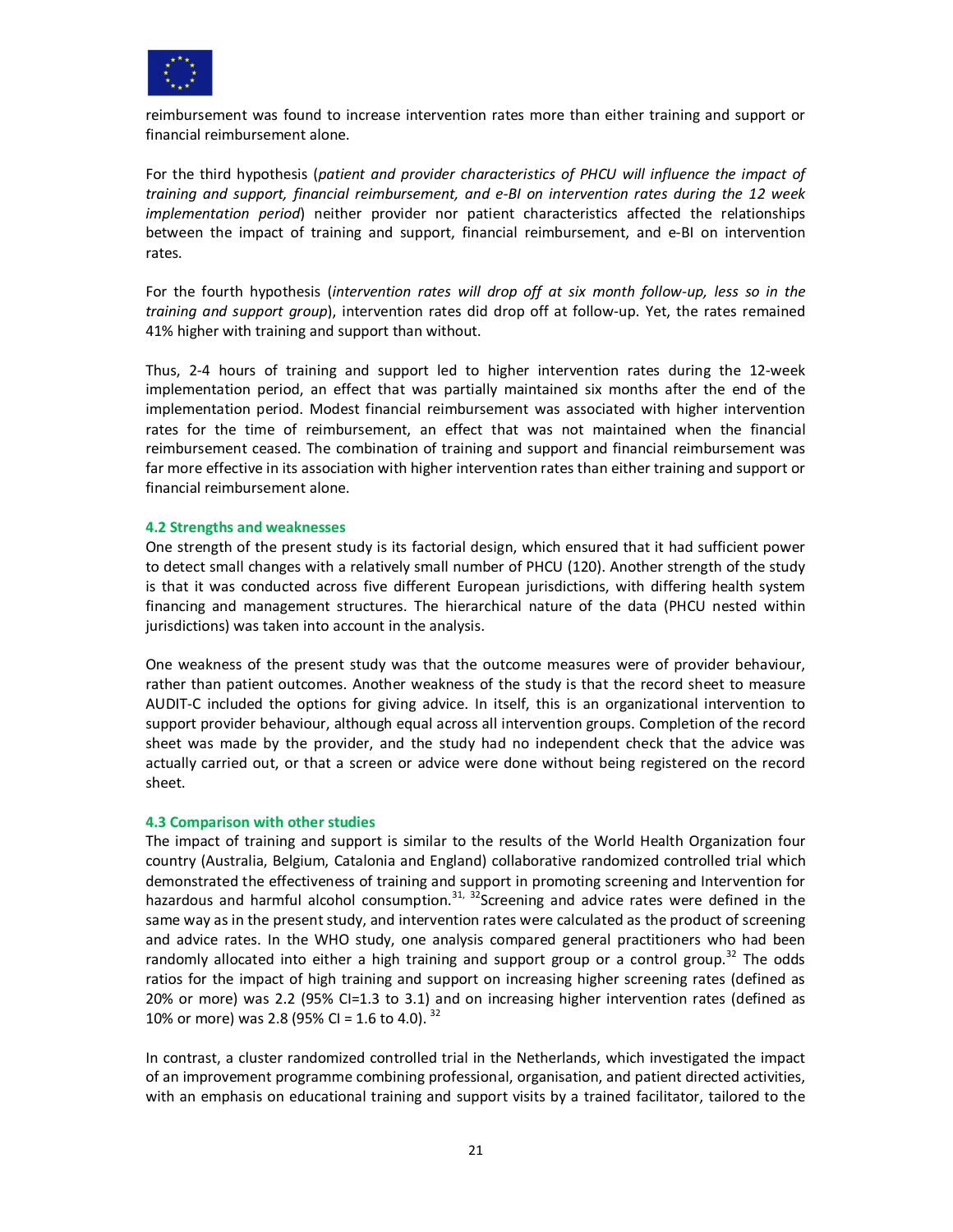

participants' needs and attitudes, failed to find an impact of the intervention on the number of adult patients who received screening and advice as measured in patients' electronic medical records and via self-administered questionnaires completed by the general practitioners.<sup>33</sup> One of the given reasons for failing to find an impact was sub-optimal implementation of the programme due to difficulties in recruiting GPs and in motivating GPs for participation in the tailored parts of the programme. Another given reason was that follow-up was at twelve months; whilst there were increased screening and advice rates in the short-term, these improvements did not persist at the twelve month follow-up.

# **5. Implications for service commissioners and policy makers**

The potential of screening and brief advice programmes to improve health (and sometimes to reduce costs) has been shown elsewhere.<sup>11,12</sup> For example, in England, screening patients with AUDIT-C on registration with a family doctor would steadily capture about 40% of the population over a 10-year programme.<sup>11</sup>The registration approach, delivered by a practice nursewith subsequent five minutes of brief advice, would cost the health service £95 million over 10 years, offset by savings to the health care system of £215 million over 30 years. In contrast, screening patients at the next primary health care consultation would capture 96% of the population over a ten year period, but with high resourcing needs in the first year. The consultation approach, delivered by a doctor with subsequent five minutes of brief advice, would cost the health service £702 million over 10 years, offset by savings to the health care system of £594 million over 30 years.

With strong government support for alcohol brief interventions, reinforced by financial and performance management arrangements, guidance and strategic leadership, as well as training, it is possible to increase alcohol screening and brief interventions. In Scotland, population 5.2 million, Health Service Boards were required to deliver 271,611 alcohol brief interventions cumulatively over the period 2008/9 to 2012/13.<sup>17, 34-36</sup> To calculate the target, a primary care presentation rate of 190 potentially alcohol-related presentations per 1,000 population was estimated (presentations for mental disorders, injuries and gastrointestinal problems). It was estimated that 25% of these presentations would screen positive, and a cumulative target was set at 75% of those identified as requiring a brief intervention receiving one by 2012-2013. The number of alcohol brief interventions carried out between 2008/09 and 2012/13 was 366,184, exceeding the cumulative target of 271,611 by 94,573 interventions.

There is little doubt that internet-based screening and brief advice programmes have an impact in reducing alcohol consumption amongst those drinkers who use them.<sup>23</sup> We included the option of referral to an e-BI programme as one of the implementation strategies in the belief that this might encourage high screening rates, as providers did not then have to deliver a brief advice themselves. The failure of this strategy to impact on any of the rates would suggest that providers in this study are not yet ready to refer patients to e-BI programmes. We do not know if this is due to the fact that providers do not regard e-BI programmes as effective, if more training was needed, or if they found the referral process too complicated, and thus did not want to engage with it. Elsewhere, we have shown that providers who more strongly believe that heavy drinking is the drinker's own responsibility report that they are less likely to engage in delivering brief advice.<sup>37</sup> Thus, for the time being, it might be preferable to offer e-BI programmes directly to drinkers, rather than through their primary health care providers.

The ODHIN trial demonstrates that providing training and support to PHCU providers is associated with higher intervention rates, an effect still present at least six months after the training and support sessions. Given the modesty of training and support (less than 4 hours face-to face training),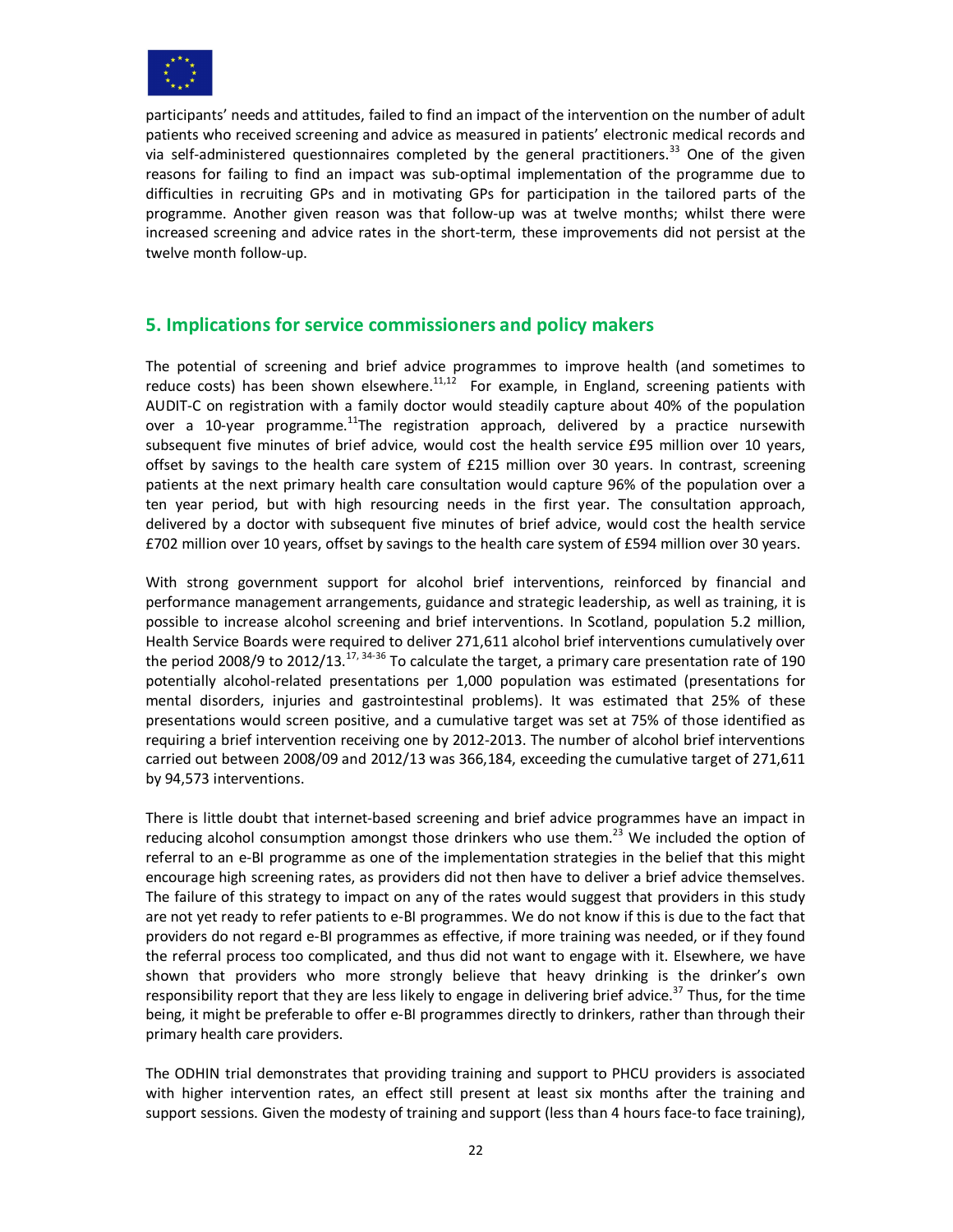

it would be expedient to offer training and support in screening and brief advice programmes for heavy drinking to all PHCU providers.

The ODHIN trial also demonstrates that providing financial reimbursement for screening and advice activity is associated with higher intervention rates for the duration of financial reimbursement. When financial reimbursement is withdrawn, intervention rates drop to their baseline rates. Further, the combination of training and support plus financial reimbursement resulted in higher intervention rates than either training and support or financial reimbursement alone, at least for the duration of financial reimbursement. Thus, it might be worthwhile to consider implementing and testing a financial reimbursement programme to increase the volume of screening and brief advice activity. If financial reimbursement is to be introduced, it should be done in combination with training and support.

# **6. Acknowledgements**

We thank all participating PHCU and practitioners for their support with the trial.We thank the Catalan society of Family and Community Medicine, the Catalan Association of Family and Community Nursing and the Alcohol Network of Referents on Alcohol (XaROH) of the Programa Beveu Menys, who collaborated in the implementation of the trial in Catalonia. We thank Sebastián Calero from the Catalan Health Institute's Healthcare Issues' Area of Clinical Development, Carmen Olmos and Manuel Iglesias from the eCAP Functional Competences Centre and Manuel Medina, Francesc Fina, Leonardo Méndez and Eduard Hermosilla from the Information system for research development in primary health care (SIDIAP database) for supporting the Catalan ODHIN team in the adaptation of the electronic medical records (eCAP) and in the data extraction for the trial.

The research leading to these results or outcomes has received funding from the European Union's Seventh Framework Programme for research, technological development and demonstration under grant agreement no 259268 – Optimizing delivery of health care intervention (ODHIN). Participant organisations in ODHIN can be seen at: www.odhinproject.eu. Radboud university medical centre received co-funding from The Netherlands Organisation for Health Research and Development (ZonMW, Prevention Program), under Grant Agreement nº 200310017 – ODHIN – Optimizing delivery of healthcare interventions in the Netherlands, according Art.II.17 of the FP7 EC Grant Agreement.Colin Drummond is partly funded by the NIHR Biomedical Research Centre for Mental Health at South London and Maudsley NHS Foundation Trust and King's College London and partly funded by the NIHR Collaborations for Leadership in Applied Health Research and Care South London at King's College Hospital NHS Foundation Trust. Pomeranian Medical University in Szczecin received co-funding for the ODHIN project from the Polish science financial resources in the years 2012-2014. The views expressed are those of the author(s) and not necessarily those of the NHS, the NIHR, the Department of Health, or the European Commission.

# **7. References**

- 1. World Health Organization (2014). Global status report on alcohol and health 2014. Geneva: World Health Organization.
- 2. Roerecke M, Rehm J (2010a). Irregular heavy drinking occasions and risk of ischemic heart disease: A systematic review and meta-analysis. Am J Epidemiol. 171:633–44. doi: 10.1093/aje/kwp451.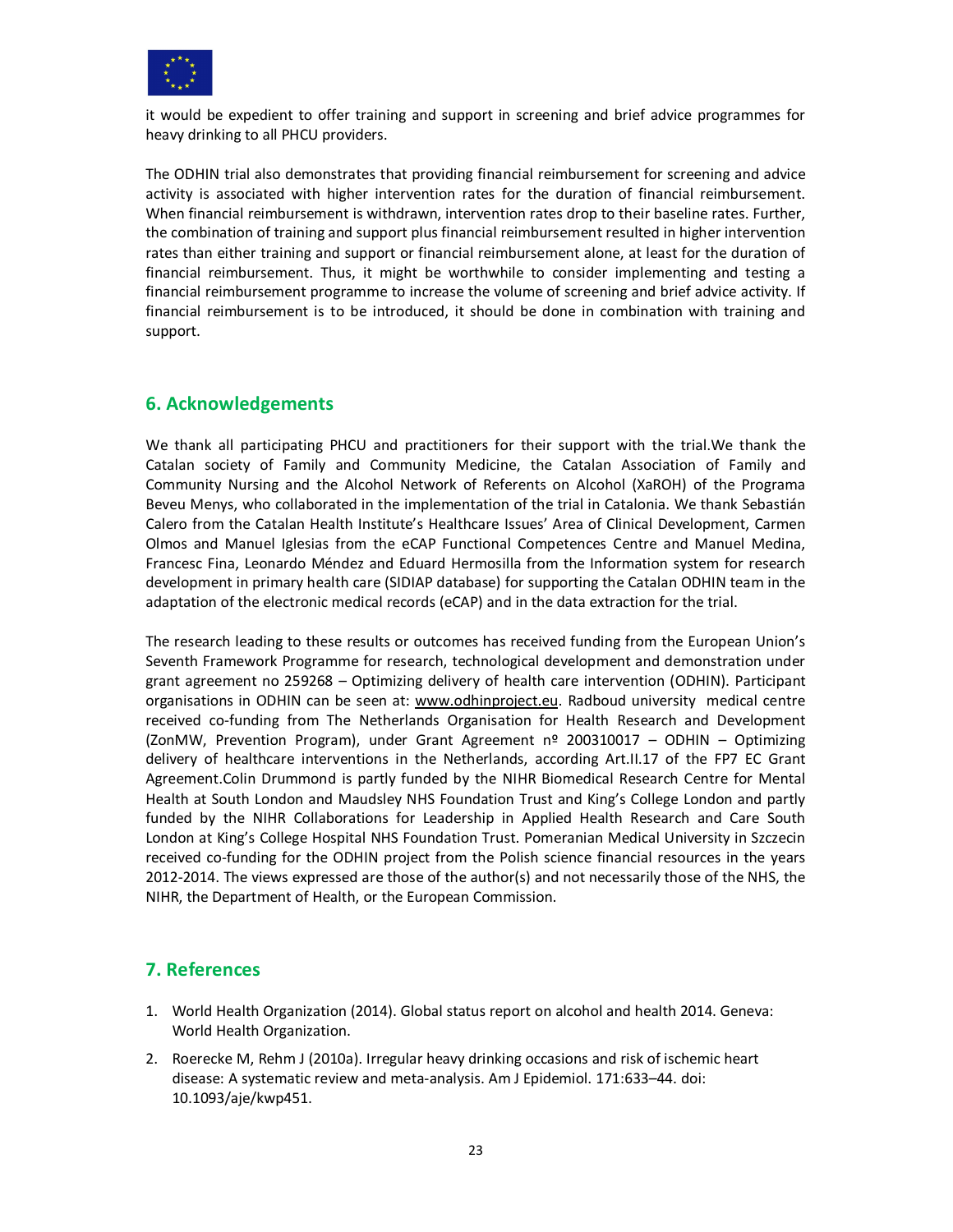

- 3. Lim, S.S., Vos, T., Flaxman, A.D. et al. 2012. A comparative risk assessment of burden of disease and injury attributable to 67 risk factors and risk factor clusters in 21 regions, 1990-2010: a systematic analysis for the Global Burden of Disease Study 2010. Lancet 380 2224-60.
- 4. Kontis, V., Mathers, C. D., Rehm, J., Stevens, G. A., Shield, K. D., Bonita, R., Riley, L. M., Poznyak, V., Beaglehole, R. &Ezzati, M. (2014). Contribution of six risk factors to achieving the "25×25" NCD mortality reduction target. Lancet {Epub ahead of print May 3] http://dx.doi.org/10.1016/ S0140-6736(14)60616-4
- 5. Emberson JR, Shaper AG , Wannamethee SG et al. (2005) Alcohol intake in middle age and risk of cardiovascular disease and mortality: accounting for intake variation over time. Am J Epidemiol161:856–63.
- 6. Fillmore KM, Kerr WC, Bostrom A. (2003) Changes in drinking status, serious illness and mortality. J Stud Alcohol 64:278–85.
- 7. Rehm, J. &Roerecke, M. Reduction of Drinking in Problem Drinkers and All-Cause Mortality. Alcohol and Alcoholism Vol. 48, No. 4, pp. 509–513, 2013.
- 8. Kaner, EF, Beyer F, Dickinson H, Pienaar E, F FC, Schlesinger C, Heather N, Saunders J, Burnand B: Effectiveness of brief alcohol interventions in primary care populations. *Cochrane Database Syst Rev* 2007, 18(2):CD004148.
- 9. Jonas DE, Garbutt JC, Amick HR, Brown JM, Brownley KA, Council CL, et al. Behavioralcounseling after screening for alcohol misuse in primary care: a systematic review and meta-analysis for the U.S. Preventive Services Task Force. Ann Intern Med. 2012;157:645-54. [PMID: 23007881]
- 10. O'Donnell A, Anderson P, Newbury-Birch D, Schulte B, Schmidt C, Reimer J, et al. The impact of brief alcohol interventions in primary healthcare: A systematic review of reviews Alcohol and Alcoholism. 2014;49(1):66-78.
- 11. Purshouse, R, Brennan, A, Rafia, R *et al.* (2013) Modelling the Cost-Effectiveness of Alcohol Screening and Advice in Primary Care in England. *Alcohol Alcohol***48**, 180-188.
- 12. Angus et al.: Cost-effectiveness of a programme of screening and Advice for alcohol in primary care in Italy. BMC Family PHCU 2014 15:26. doi:10.1186/1471-2296-15-26
- 13. McQueen J, Howe TE, Allan L et al. (2011) Advice for heavy alcohol users admitted to general hospital wards. Cochrane Database Syst Rev 8:CD005191.
- 14. Kaner E, Bland M, Cassidy P, Coulton C, Dale V, Deluca P, Gilvarry E, Godfrey C, Heather N, Myles J, Newbury-Birch D, Oyefeso A, Parrott S, Perryman K, Phillips T, Shepherd J. Effectiveness of screening and brief alcohol intervention in primary care (SIPS trial): pragmatic cluster randomised controlled trial. *Br Med J* (2013) **346**: e8501, 21 doi: 10.1136/bmj.e8501.
- 15. National Institute for Health and Clinical Excellence. Alcohol-use disorders preventing the development of hazardous and harmful drinking.http://guidanceniceorguk/PH24. 2010.
- 16. Dua, T., Barbui, C., Clark, N., Fleischmann, A., Poznyak, V., van Ommeren, M., Yasamy, M.T., Thornicroft, G., Saxena, S., Ayuso-Mateos, J.L., Birbeck, G.L., Drummond, C., Freeman, M., Giannakopoulos, P., Levav, I., Obot, I.S., Omigbodun, O., Patel, V., Phillips, M., Prince, M., Rahimi-Movaghar, A., Rahman, A., Sander, J.W., Saunders, J.B., Servili, C., Thara, R., Unützer, J., Ventevogel, P., Vijayakumar, P. (2011) Evidence based guidelines for mental, neurological and substance use disorders in low- andmiddle-income countries: Summary of WHO recommendations. PLOS Medicine, 8 (11), 1-11.
- 17. Health Scotland (2013). Alcohol Advice 2012/2013. https://isdscotland.scot.nhs.uk/Health-Topics/Drugs-and-Alcohol-Misuse/Publications/2013-06-25/2013-06-25-ABI-Report.pdf?89017885924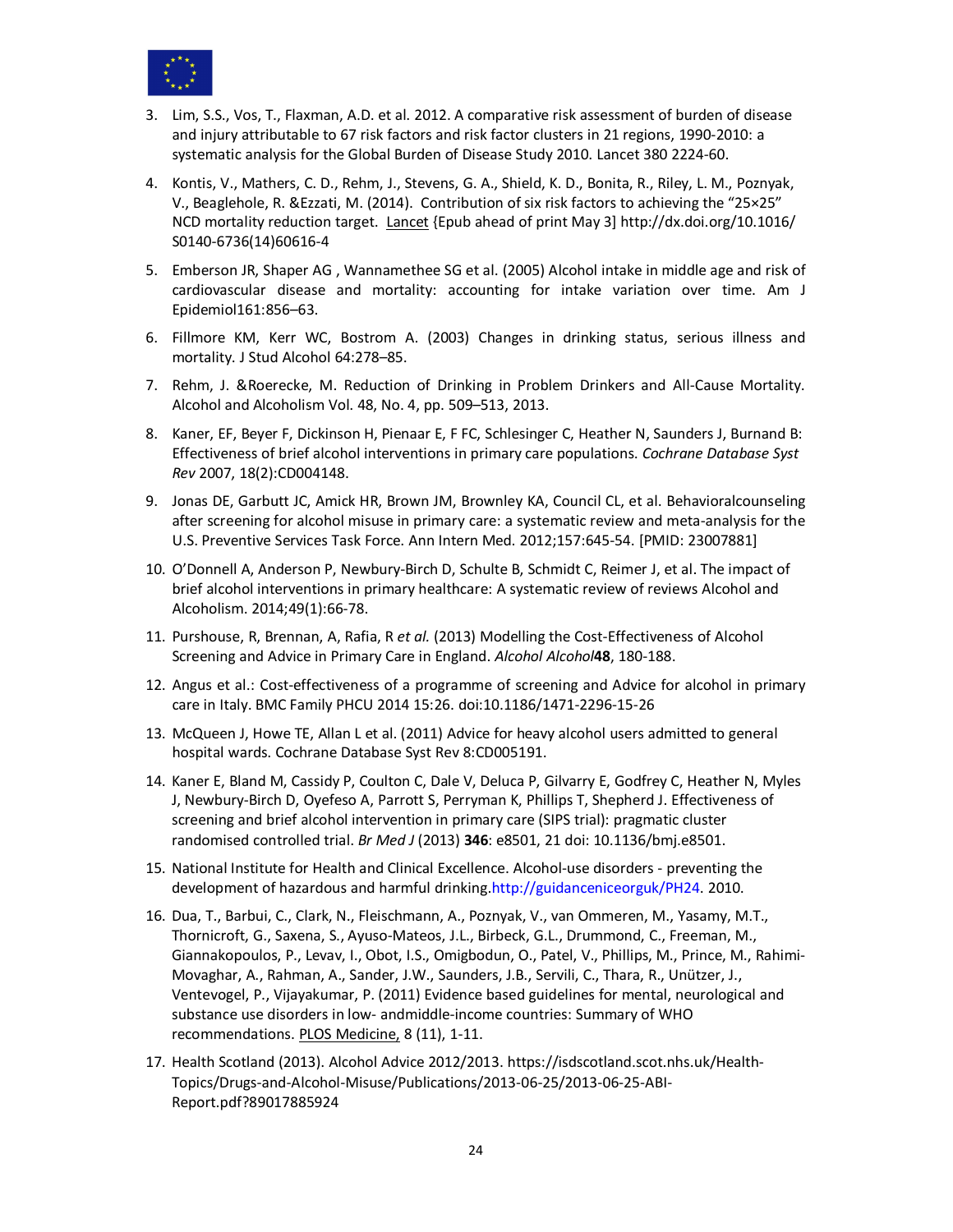

- 18. Anderson P: Overview of interventions to enhance primary-care provider management of patients with substance-use disorders. Drug Alcohol Rev 2009, 28:567–574.
- 19. Drummond C, Wolstenholme A, Deluca P, Davey Z, Elzerbi C, Gual A et al. Alcohol interventions and treatment in Europe. In: Anderson P, Braddick F, Reynolds J & Gual A, editors. *Alcohol Policy in Europe: Evidence from AMPHORA*. 2nd ed. The AMPHORA project. 2013. http://amphoraproject.net/w2box/data/e-book/Chapter%209%20-%20AM\_E-BOOK\_2nd%20edition%20-%20July%202013.pdf
- 20. Keurhorst, M. Anderson P. Spak F. Bendtsen P. Segura L. Colom J. et al (2013). Implementing training and support, financial reimbursement, and referral to an internet-based Advice program to improve the early identification of hazardous and harmful alcohol consumption in primary care (ODHIN): study protocol for a cluster randomized factorial trial. Implementation Science 2013 8:11. doi:10.1186/1748-5908-8- 11.http://www.implementationscience.com/content/8/1/11
- 21. Keurhorst, M., van de Glind, I., Bitarello do Amaral-Sabadini, M., Anderson, P., Kaner, E., Newbury-Birch, D., Braspenning, J., Wensing, M., Heinen, M., Laurant, M. (2014). Determinants of successful implementation of screening and Advice for hazardous and harmful alcohol consumption in primary healthcare. Submitted.
- 22. Rubinsky, A.D., Dawson, D.A., Williams, E.C., Kivlahan, D.R. & Bradley, K.A. AUDIT-C Scores as a Scaled Marker of Mean Daily Drinking, Alcohol Use Disorder Severity, and Probability of Alcohol Dependence in a U.S. General Population Sample of Drinkers. Alcoholism: Clinical and Experimental Research 2013 37 1380-1390.
- 23. Donoghue, K., Patton, R., Phillips, T., Deluca, P. & Drummond, C. The Effectiveness of Electronic Screening and Intervention for Reducing Levels of Alcohol Consumption: A Systematic Review and Meta-Analysis. *(J Med Internet Res 2014;16(6):e142)* doi:10.2196/jmir.3193.
- 24. Anderson P, Gual A, Colom J: Alcohol and Primary Health Care: Clinical Guidelines on Identification and Advice In*.* Barcelona: Department of Health of the Government of Catalonia; 2005.
- 25. Fudała J: Rozpoznawanie problemów alkoholowych i krótkie interwencje (*Recognition of Alcohol Problems and brie interventions*). Shortend version of the: Anderson P, Gual A, Colom J: Alcohol and Primary Health Care: Clinical Guidelines on Identification and Interventions In*.* Barcelona: Department of Health of the Government of Catalonia; 2005., PARPA, Warsaw, 2009
- 26. Gual, A., Anderson, P., Segura, L. and Colom, J. Alcohol and primary health care: Training programme on identification and Advice. Barcelona: department of Health of the Government of Catalonia, 2005.
- 27. Day,L.Fildes,B. Gordon, I. Fitzharris, M. Flamer, H. Lord, S. Randomised factorial trial of falls prevention among older people living in their own homes. BMJ 2002; 325:128.
- 28. Sedgwick, P. Randomised controlled trials with full factorial designs. BMJ 2012; 345:e5114.
- 29. Montgomery, A.A., Peters, T.J., Little, P. Design, analysis and presentation of factorial randomised controlled trials. BMC Medical Research Methodology. 2003;3:
- 30. Rehm et al. (2012).Alcohol consumption, alcohol dependence, and attributable burden of disease in Europe: potential gains from effective interventions for alcohol dependence. Toronto, Canada: Centre for Addiction and Mental Health.
- 31. Funk, M., Wutzke, S., Kaner, E., Anderson, P., Pas, L., McCormick, R., Gual, A., Barfod, S., Saunders, J. (2005) A multi country controlled trial of strategies to promote dissemination and implementation of brief alcohol intervention in primary health care: Findings of a WHO Collaborative Study. Journal of Studies on Alcohol 66 379-388.